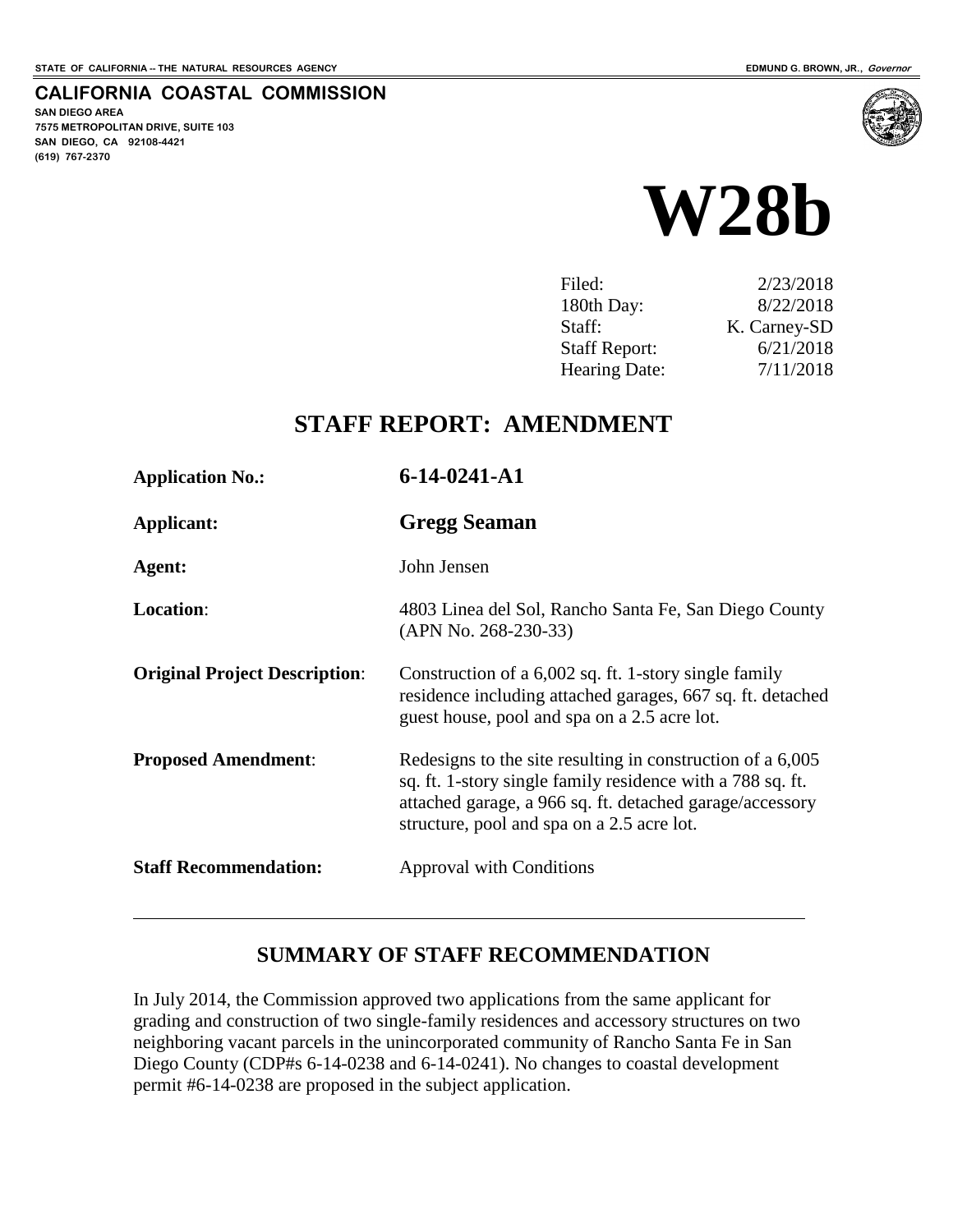#### 6-14-0241-A1 (Seaman)

The subject amendment application is for a new project design that includes changes to the footprint of the approved residence, relocation and redesign of accessory structures, and relocation and redesign of the pool and spa. Grading of the site was conducted pursuant to the previous approval and no new grading is proposed.

At the time of the original approval, the primary issues associated with construction on the subject lot were impacts to on-site native vegetation and steep slopes due to grading and brush management. The originally-approved residence was sited on the western, flatter portion of the parcel that had been partially disturbed due to fuel modification associated with adjacent existing homes and, therefore, landform alternation was determined to not be significant overall. The applicant is now proposing to construct the newly-designed residence on the same western portion of the lot.

While there was, and still is, native vegetation present on the subject site, the Commission's staff ecologist reviewed the site as part of the original application and determined that it was not EHSA, as the habitat is too small and fragmented. The subject site is located approximately one mile north of San Dieguito Lagoon, and 1.5 miles southeast of San Elijo Lagoon, and is separated from both of these coastal lagoons by extensive residential development, and thus the site is not part of a contiguous habitat area. However, to mitigate for the loss of some native habitat on the site, the applicant proposed to restrict development to a portion of the site and preserve some of the on-site native vegetation and the majority of the steep slopes. A deed restriction was recorded for this open space area and the only development allowed in it was the transplantation of sensitive Wart-stemmed Ceanothus species from the neighboring parcel. The applicant is not proposing any changes to the previously-required open space area on the site and is not proposing any development within this area.

Commission staff is recommending updates to the Special Conditions associated with the original permit, to address potential adverse impacts to native upland vegetation and steep slopes from development of the residence as proposed with this amendment. Commission staff is recommending six special conditions that would require **(1)** planting of only native, non-invasive species with any new landscaping, **(2)** maintenance of the brush management areas proposed in the application so as to avoid impacts to native vegetation and avoid the introduction of non-native or invasive species, **(3)** utilization of erosion control devices and revegetation of all areas disturbed by construction to minimize potential grading impacts, **(4)** drainage plans showing that all storm water runoff will be directed to on-site pervious areas to avoid water quality impacts, and **(6)**  recordation of an updated deed restriction against the subject property to assure all future owners are aware of the restrictions imposed on the subject property by the original permit and this amendment. The open space deed restriction will remain in effect.

Commission staff recommends **approval** of coastal development permit amendment application 6-14-0241-A1 as conditioned.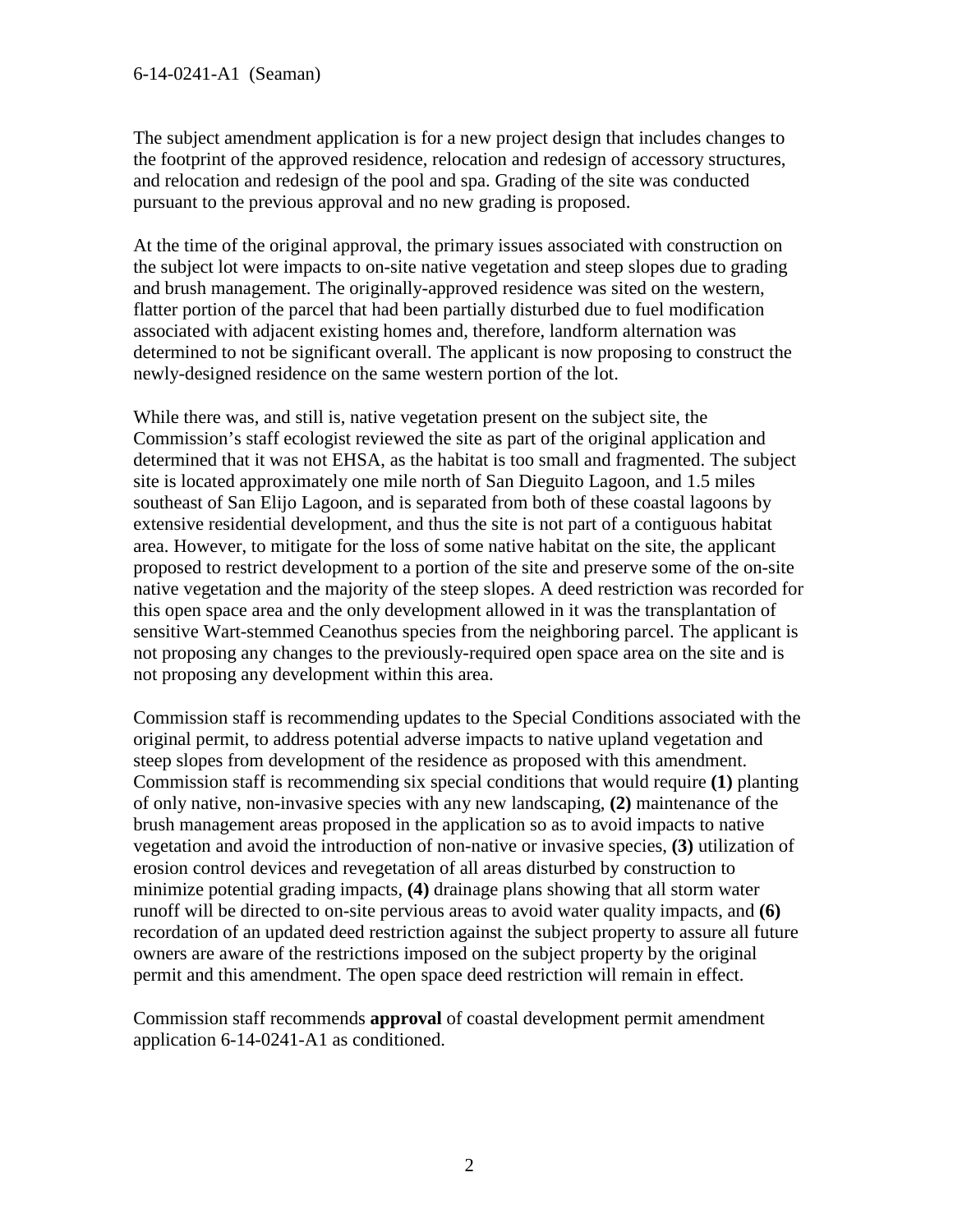# **TABLE OF CONTENTS**

|  | $A_{\cdot}$   |  |  |
|--|---------------|--|--|
|  | $B_{\cdot}$   |  |  |
|  | $\mathcal{C}$ |  |  |
|  | D.            |  |  |
|  |               |  |  |
|  |               |  |  |

# **APPENDICES**

[Appendix A – Conditions of Approval](#page-16-0) [Appendix B – Substantive File Documents](#page-25-0)

# **EXHIBITS**

[Exhibit 1 – Project Location](https://documents.coastal.ca.gov/reports/2018/7/W28b/W28b-7-2018-exhibits.pdf)  [Exhibit 2 – Aerial View](https://documents.coastal.ca.gov/reports/2018/7/W28b/W28b-7-2018-exhibits.pdf) [Exhibit 3 – Site Plan](https://documents.coastal.ca.gov/reports/2018/7/W28b/W28b-7-2018-exhibits.pdf) [Exhibit 4 – Brush Management Zone Reduction](https://documents.coastal.ca.gov/reports/2018/7/W28b/W28b-7-2018-exhibits.pdf)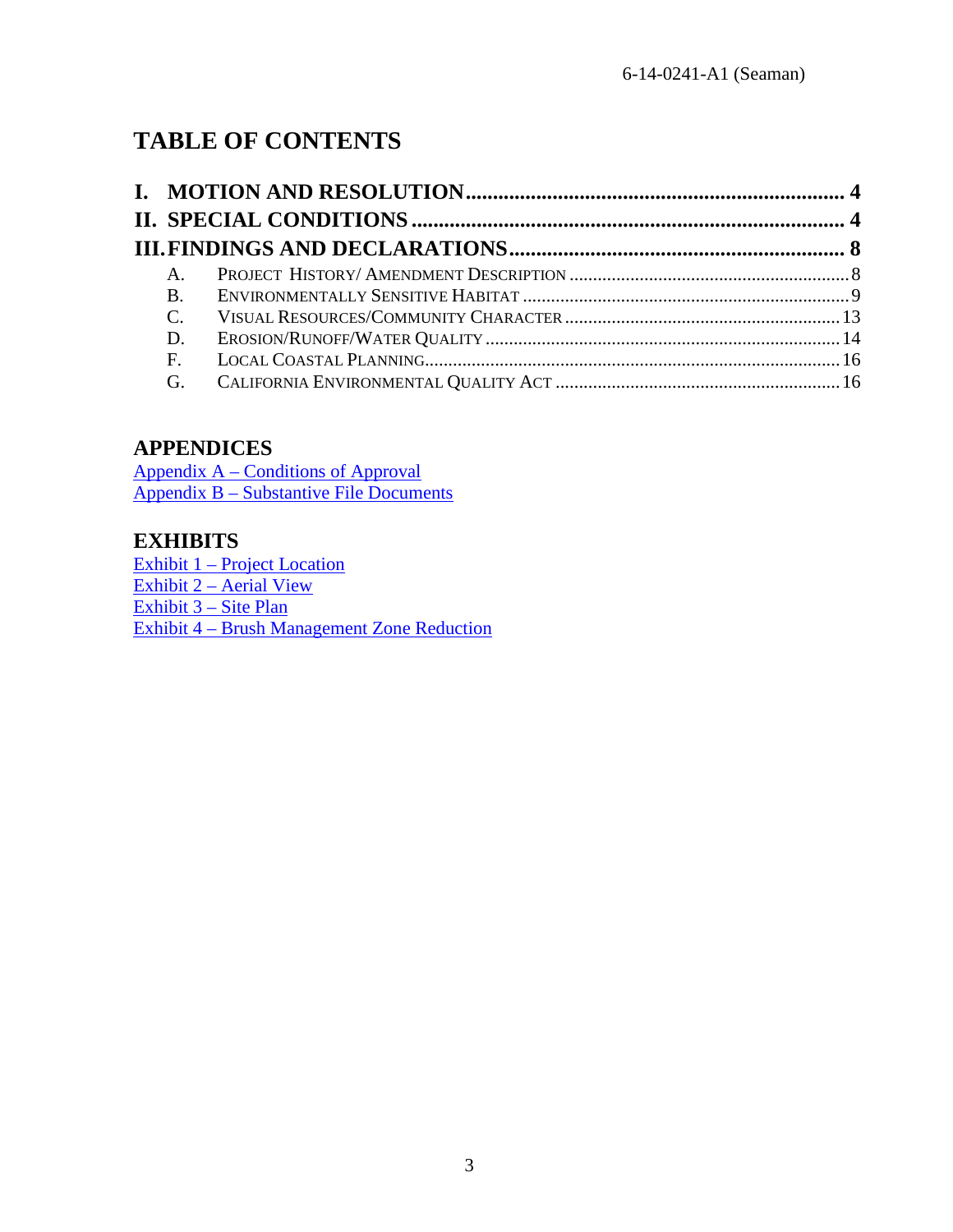# <span id="page-3-0"></span>**I. MOTION AND RESOLUTION**

#### **Motion:**

*I move that the Commission approve the proposed amendment to Coastal Development Permit Application No. 6-14-0241-A1 subject to the conditions set forth in the staff recommendation.* 

Staff recommends a **YES** vote on the foregoing motion. Passage of this motion will result in conditional approval of the amendment and adoption of the following resolution and findings. The motion passes only by affirmative vote of a majority of the Commissioners present.

#### **Resolution:**

*The Commission hereby approves coastal development permit amendment 6-14- 0241-A1 and adopts the findings set forth below on grounds that the development as amended and conditioned will be in conformity with the policies of Chapter 3 of the Coastal Act and will not prejudice the ability of the local government having jurisdiction over the area to prepare a Local Coastal Program conforming to the provisions of Chapter 3. Approval of the permit complies with the California Environmental Quality Act because either 1) feasible mitigation measures and/or alternatives have been incorporated to substantially lessen any significant adverse effects of the development on the environment, or 2) there are no further feasible mitigation measures or alternatives that would substantially lessen any significant adverse impacts of the development on the environment.* 

NOTE: Appendix A, attached, includes all standard and special conditions that apply to this permit, as approved by the Commission in its original action and modified and/or supplemented by all subsequent amendments, including this amendment no. 6-14-0241-A1 . All of the Commission's adopted special conditions and any changes in the project description proposed by the applicant and approved by the Commission in this or previous actions continue to apply in their most recently approved form unless explicitly changed in this action. New conditions and modifications to existing conditions imposed in this action on amendment no. 6-14-0241-A1 are shown in the following section. Within Appendix A, changes to the previously approved special conditions are also shown in strikeout/underline format. This will result in one set of adopted special conditions.

# <span id="page-3-1"></span>**II. SPECIAL CONDITIONS**

This permit is granted subject to the following special conditions: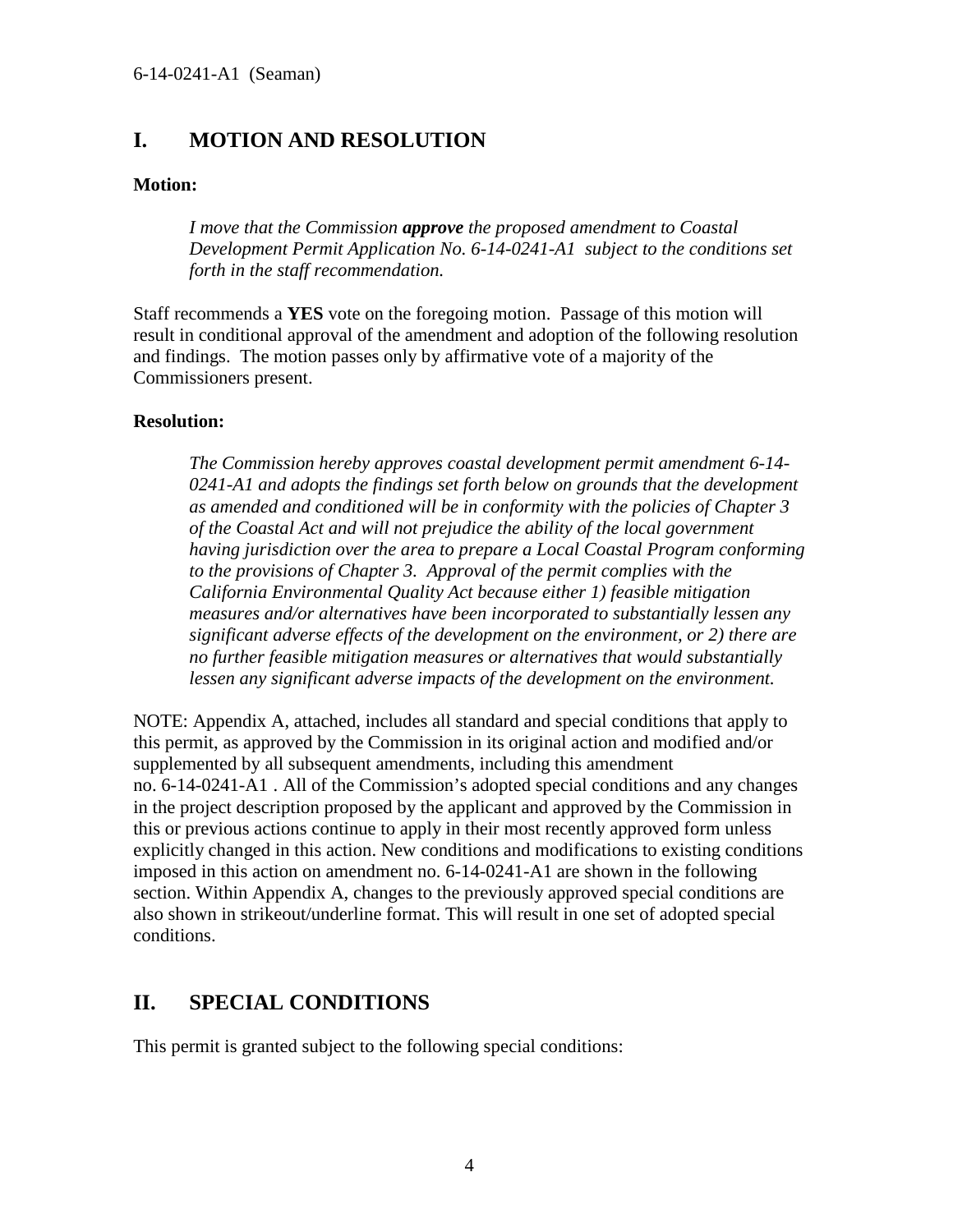1. **Updated Final Landscaping Plans. PRIOR TO THE ISSUANCE OF THE COASTAL DEVELOPMENT PERMIT AMENDMENT**, the applicant shall submit for the review and written approval of the Executive Director, final landscaping plans stamped approved by the Rancho Santa Fe Fire Department and County of San Diego. Said plans shall be in substantial conformance with the plans submitted with this application by Steve Murko & Associates Inc. dated May 14, 2014 Ahles Landscape Architecture dated April 20, 2017 and shall include the following:

- (a) All proposed landscaping shall be drought-tolerant, native, fire resistant, noninvasive plant species that are obtained from local stock, if available, but use of drought-tolerant, non-invasive ornamental species and lawn area is allowed as a small component. No plant species listed as problematic and/or invasive by the California Native Plant Society, the California Exotic Pest Plant Council, or as may be identified from time to time by the State of California shall be employed or allowed to naturalize or persist on the site. No plant species listed as 'noxious weed' by the State of California or the U.S. Federal Government shall be utilized.
- (b) A planting schedule that indicates that the planting plan shall be implemented within 60 days of completion of residential construction.
- (c) A written commitment by the applicant that all required plantings shall be maintained in good growing conditions, and whenever necessary, shall be replaced with new plant materials to ensure continued compliance with applicable landscape screening requirements.
- (d) The use of rodenticides containing any anticoagulant compounds (including, but not limited to, Warfarin, Brodifacoum, Bromadiolone or Diphacinone) is prohibited.
- (e) Five years from the date of issuance of the coastal development permit amendment, the applicant shall submit for review and written approval of the Executive Director, a landscape monitoring report, prepared by a licensed Landscape Architect or qualified Resource Specialist, that certifies the on-site landscaping is in conformance with the landscape plan approved pursuant to this Special Condition. The monitoring report shall include photographic documentation of plant species and plant coverage.

If the landscape monitoring report indicates the landscaping is not in conformance with or has failed to meet the performance standards specified in the landscaping plan approved pursuant to this permit, the applicant, or successors in interest, shall submit a revised or supplemental landscape plan for the review and written approval of the Executive Director. The revised landscaping plan must be prepared by a licensed Landscape Architect or Resource Specialist and shall specify measures to remediate those portions of the original plan that have failed or are not in conformance with the original approved plan.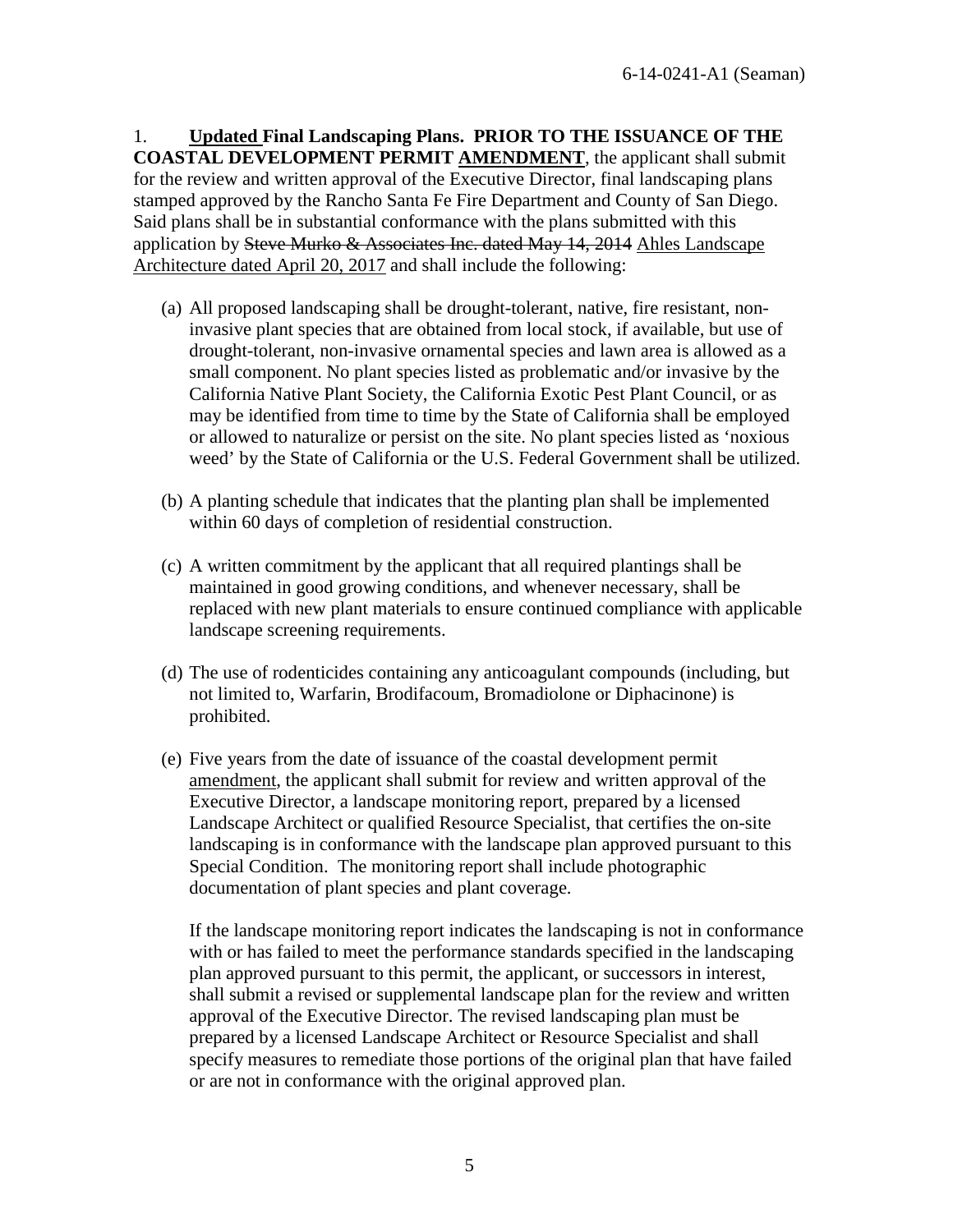The permittee shall undertake the development in accordance with the approved plans. Any proposed changes to the approved plans shall be reported to the Executive Director. No changes to the plans shall occur without a Coastal Commission approved amendment to this coastal development permit unless the Executive Director determines that no amendment is legally required.

2. **Updated Final Brush Management Plans. PRIOR TO THE ISSUANCE OF THE COASTAL DEVELOPMENT PERMIT AMENDMENT**, the applicant shall submit to the Executive Director for review and written approval, final brush management plans addressing the area within 100 feet of the proposed homes, garages and guesthouses. Said plans shall be in substantial conformance with the plans submitted with this application by Steve Murko & Associates Inc. dated May 14, 2014 John Jensen Architect dated November 14, 2017. Said plans shall be approved by the Rancho Santa Fe Fire Department and shall include the following:

(a) The brush management requirements are as follows:

- i. Zone 1 is the area from the inhabitable structures to a point 50 feet away. This area must be modified and planted with drought-tolerant, fire resistive plants. Grass and other vegetation located more than 50 feet from the inhabitable structures and less than 6 inches in height above the ground need not be removed where necessary to stabilize the soil and prevent erosion. Irrigation is required.
- ii. Zone 2 is the area between 50 to 100 feet from the inhabitable structures. The native vegetation in this area may remain, but all native, unbroken vegetation must be thinned out by 50 percent. All dead and dying vegetation in addition to undesirable plants and weeds as listed in the Wildland/Urban Interface Development Standard must be removed. Irrigation is optional.
- (b) The permittee property owner shall be responsible for at least annual maintenance within the designated 100 ft. brush management area to remove any introduced non-native or invasive plant species.
- (c) Fuel modification activities are prohibited during the breeding season of the California Gnatcatcher, February 15th through August 31st of any year.
- (d) Any future vegetation clearance within the proposed fuel modification area other than removal of invasive and non-native plant species and dead or dying plants shall require approval of a coastal development permit or amendment to the subject permit, unless the Executive Director determines no permit or amendment is legally required.

The permittee shall undertake development in accordance with the approved plans. Any proposed changes to the approved brush management plans should be reported to the Executive Director. No changes to the approved plans shall occur without an amendment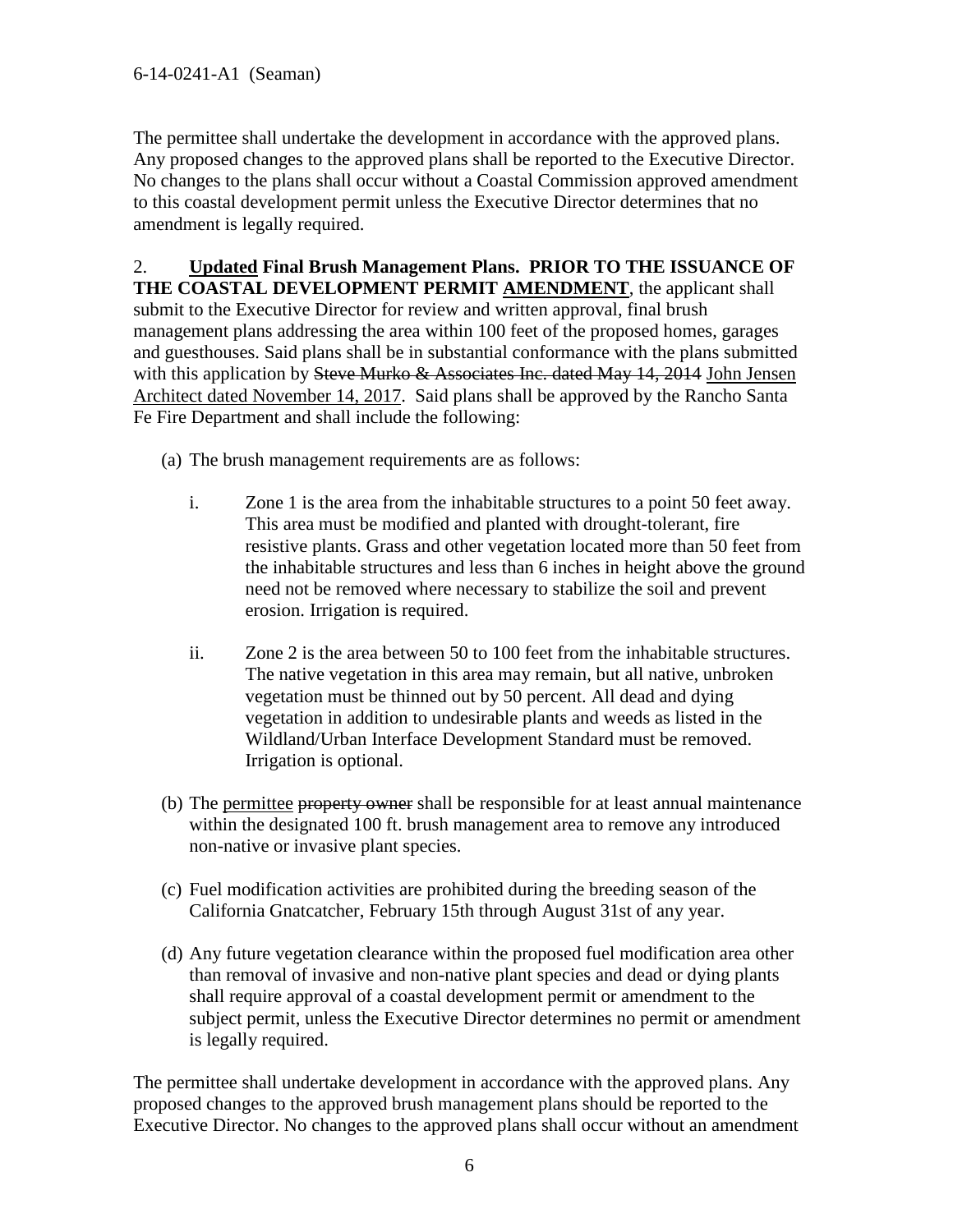to this coastal development permit unless the Executive Director determines that no amendment is legally required.

3. **Updated Grading/Erosion Control & Construction Best Management Practices. PRIOR TO THE ISSUANCE OF THE COASTAL DEVELOPMENT PERMIT AMENDMENT**, the applicants shall submit to the Executive Director for review and written approval, final grading and erosion control plans that have been stamped approved by the County of San Diego and a construction BMP plan.

The grading/erosion control plans shall contain written notes or graphic depictions demonstrating that all permanent and temporary erosion control measures will be developed and installed prior to or concurrent with any on-site grading activities and include, at a minimum, the following measures:

- (a) Placement of a silt fence around the project anywhere there is the potential for runoff. Check dams, sand bags, straw bales and gravel bags shall be installed as required in the City's grading ordinance. Hydroseeding, energy dissipation and a stabilized construction entrance shall be implemented as required. All disturbed areas shall be revegetated after grading.
- (b) The site shall be secured daily after grading with geotextiles, mats and fiber rolls; only as much grading as can be secured daily shall be permitted. Concrete, solid waste, sanitary waste and hazardous waste management BMP's shall be used.
- (c) Demonstration that all on-site temporary and permanent runoff and erosion control devices are installed and in place prior to commencement of construction to minimize soil loss from the construction site.

The construction BMP plan shall be prepared by a qualified biologist and shall demonstrate how the sensitive vegetation and lizard species identified on the project site will be avoided and protected, and shall include at a minimum, the following measures:

 $(d)$ a. Temporary fencing to keep personnel and equipment outside of any areas identified as sensitive shall be installed.

(e)b. Parking and staging of equipment shall be located outside of the area proposed as open space.

(f)c. Details on the specific measures that will be implemented to prevent injury to lizards. These may include the presence of an on-site biologist during construction and/or sweeping the site before machines begin work.

The permittee shall undertake development in accordance with the plans. Any proposed changes to the approved plans or grading schedule shall be reported to the Executive Director. No changes to the plans shall occur without a Coastal Commission approved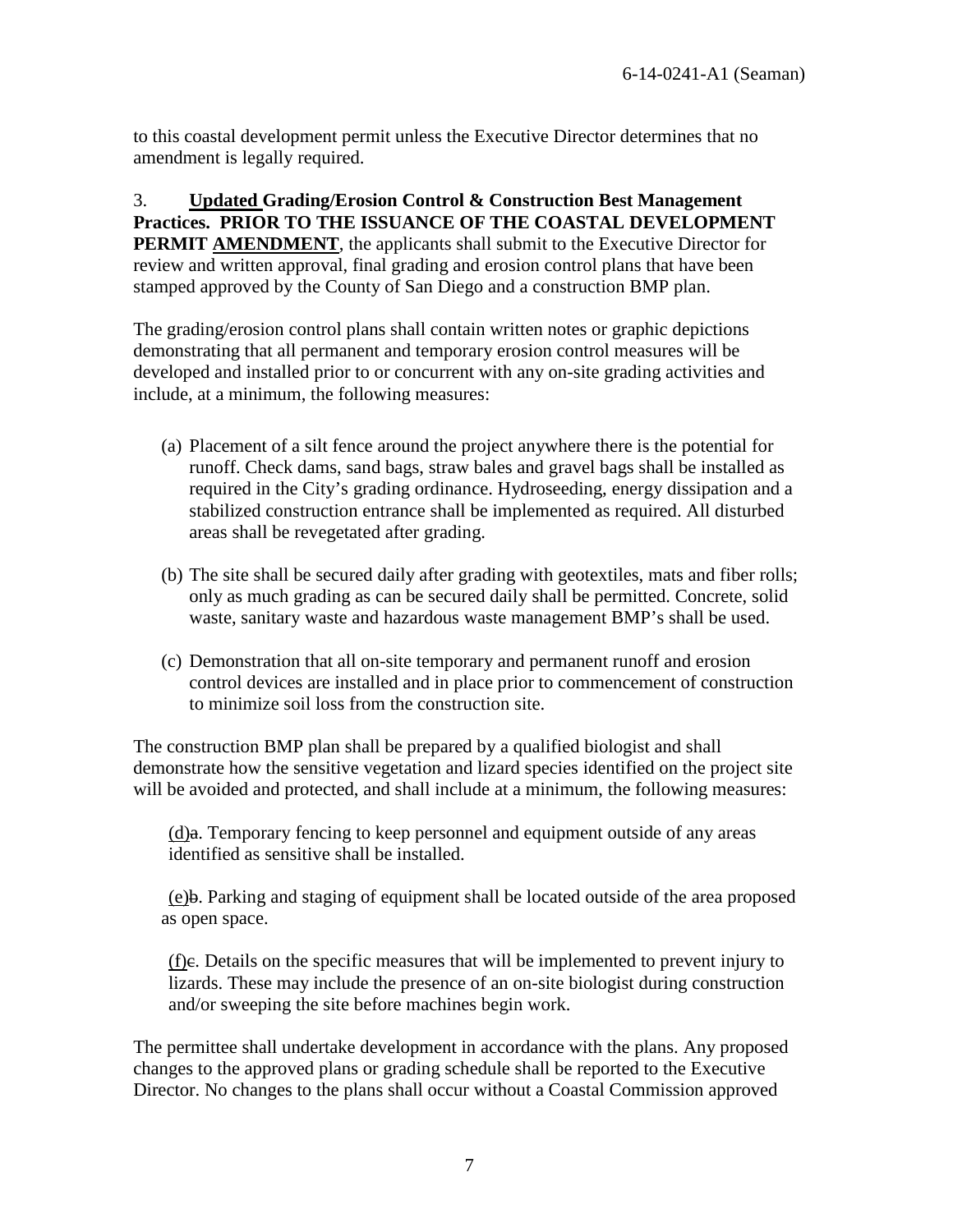amendment to this coastal development permit unless the Executive Director determines that no amendment is legally required.

## 4. **Updated Drainage Plans. PRIOR TO ISSUANCE OF THE COASTAL**

**DEVELOPMENT PERMIT AMENDMENT**, the applicant shall submit to the Executive Director for review and written approval, drainage and runoff control plans stamped approved by the County of San Diego documenting that the runoff from the roof, driveway and other impervious surfaces will be collected and directed into pervious areas on the site (landscaped areas) for infiltration and/or percolation prior to being discharged off site in a non-erosive manner.

The permittee shall undertake the development in accordance with the approved plans. Any proposed changes to the approved plans shall be reported to the Executive Director. No changes to the plans shall occur without a Coastal Commission approved amendment to this coastal development permit unless the Executive Director determines that no amendment is legally required.

5. [Special Condition No. 5 of CDP No. 6-14-0241 remains unchanged and in effect]

6. **Updated Deed Restriction. PRIOR TO ISSUANCE OF THE COASTAL DEVELOPMENT PERMIT AMENDMENT**, the applicant shall submit to the Executive Director for review and approval documentation demonstrating that the applicant has executed and recorded against the parcel(s) governed by this permit a deed restriction, in a form and content acceptable to the Executive Director: (1) indicating that, pursuant to this permit, the California Coastal Commission has authorized development on the subject property, subject to terms and conditions that restrict the use and enjoyment of that property; and (2) imposing the Special Conditions of this permit as covenants, conditions and restrictions on the use and enjoyment of the Property. The deed restriction shall include a legal description of the entire parcel or parcels governed by this permit. The deed restriction shall also indicate that, in the event of an extinguishment or termination of the deed restriction for any reason, the terms and conditions of this permit shall continue to restrict the use and enjoyment of the subject property so long as either this permit or the development it authorizes, or any part, modification, or amendment thereof, remains in existence on or with respect to the subject property.

# <span id="page-7-0"></span>**III. FINDINGS AND DECLARATIONS**

## <span id="page-7-1"></span>**A. PROJECT HISTORY/ AMENDMENT DESCRIPTION**

In July 2014, the Commission approved two applications from the same applicant for grading and construction of two single-family residences and accessory structures on two neighboring vacant parcels in the unincorporated community of Rancho Santa Fe in San Diego County (CDP#s 6-14-0238 and 6-14-0241). The subject property, the neighboring property, and a third adjacent parcel were part of a pre-Coastal Act subdivision and lot line adjustment that resulted in three parcels. The parcels are located on the west side of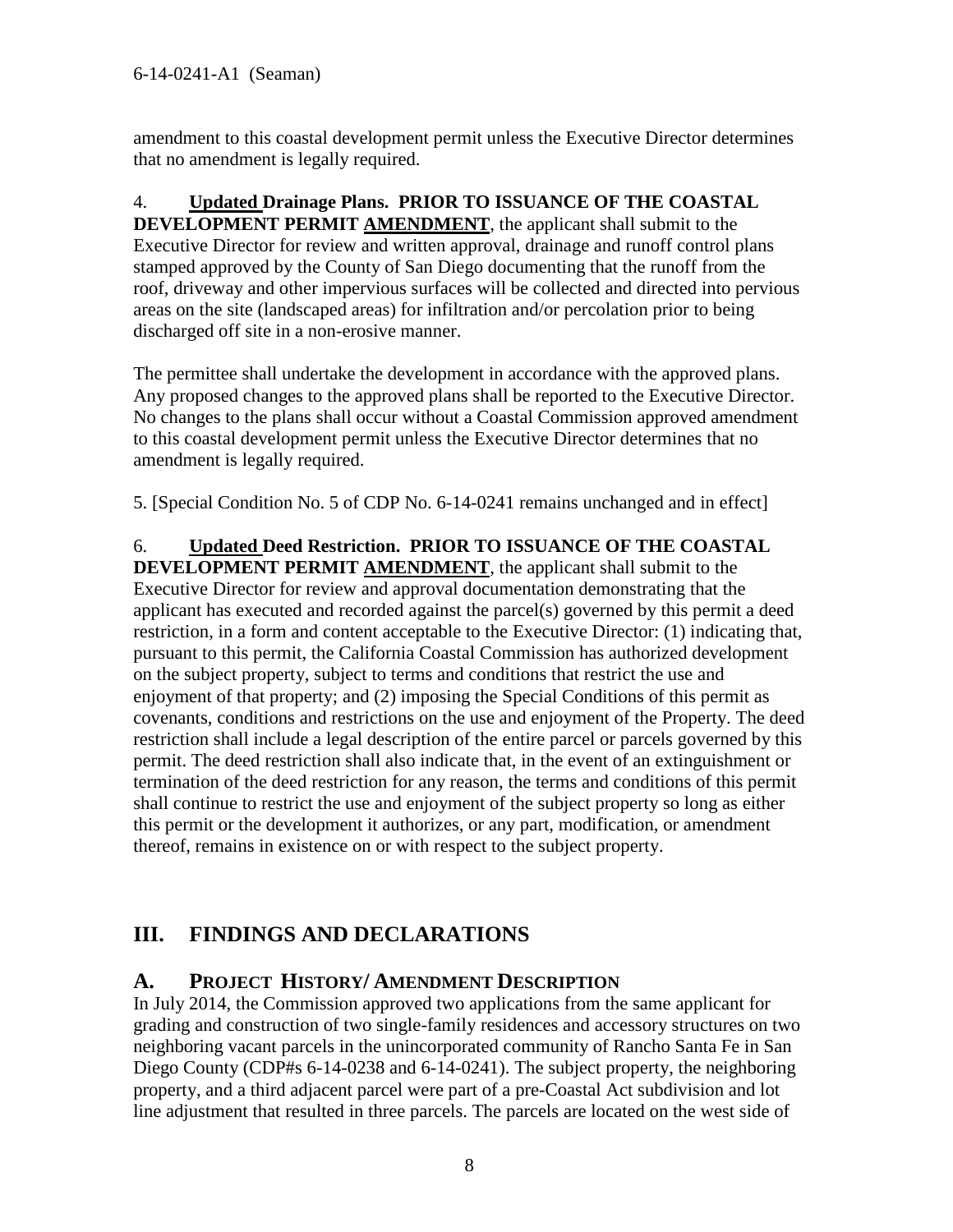El Camino Real, about a quarter mile north of Sun Valley Road in the unincorporated Rancho Santa Fe community of the County of San Diego [\(Exhibit #1\)](https://documents.coastal.ca.gov/reports/2018/7/W28b/W28b-7-2018-exhibits.pdf).

Originally proposed and approved on the subject parcel was the construction of a 19-foot high, one-story, 4,841 sq. ft. single family dwelling with an attached 1,164 sq. ft. garage, a 667 sq. ft. guest house, 1,206 sq. ft. of covered porch area, a pool and spa, driveway, and septic system on an undeveloped 2.5-acre lot. To prepare the site for development, 43,326 sq. ft. of grading was proposed, 134 sq. ft. of which would occur on slopes over 25% grade. The project was approved with several special conditions regarding landscaping, brush management, erosion control, drainage, open space recordation, and deed restriction. The permit for the subject site was issued in January 2015.

The subject amendment application is for a new project design that includes changes to the approved residence footprint, relocation and redesign of the accessory structures, and relocation and redesign of the pool and spa. The new development proposal includes a 6,005, 1-story story single-family residence with an attached, 788 sq. ft., 3-car garage, a 966 sq. ft. detached accessory building containing a 2-car garage and exercise space, and a new pool, spa, and driveway. Grading of the site was conducted pursuant to the previous approval and no new grading is proposed [\(Exhibit #3\)](https://documents.coastal.ca.gov/reports/2018/7/W28b/W28b-7-2018-exhibits.pdf).

In May 2017 the Commission approved the County's LCP Land Use Plan (LUP) with suggested modifications. On approval of a one-year time extension in November 2017, the County has until November 11, 2018 to accept the modifications. The County has not yet completed, nor has the Commission reviewed, any implementing ordinances. Thus, the standard of review for the subject development is the Chapter 3 Policies of the Coastal Act, with the provisions of the conditionally-certified LUP used as guidance.

## <span id="page-8-0"></span>**B. ENVIRONMENTALLY SENSITIVE HABITAT**

Section 30240 of the Coastal Act states:

*(a) Environmentally sensitive habitat areas shall be protected against any significant disruption of habitat values, and only uses dependent on those resources shall be allowed within those areas.*

*(b) Development in areas adjacent to environmentally sensitive habitat areas and parks and recreation areas shall be sited and designed to prevent impacts which would significantly degrade those areas, and shall be compatible with the continuance of those habitat and recreation areas.* 

Section 30250 of the Coastal Act provides, in relevant part:

*(a) New residential, commercial, or industrial development, except as otherwise provided in this division, shall be located within, contiguous with, or in close proximity to, existing developed areas able to accommodate it or, where such areas are not able to accommodate it, in other areas with adequate public services and*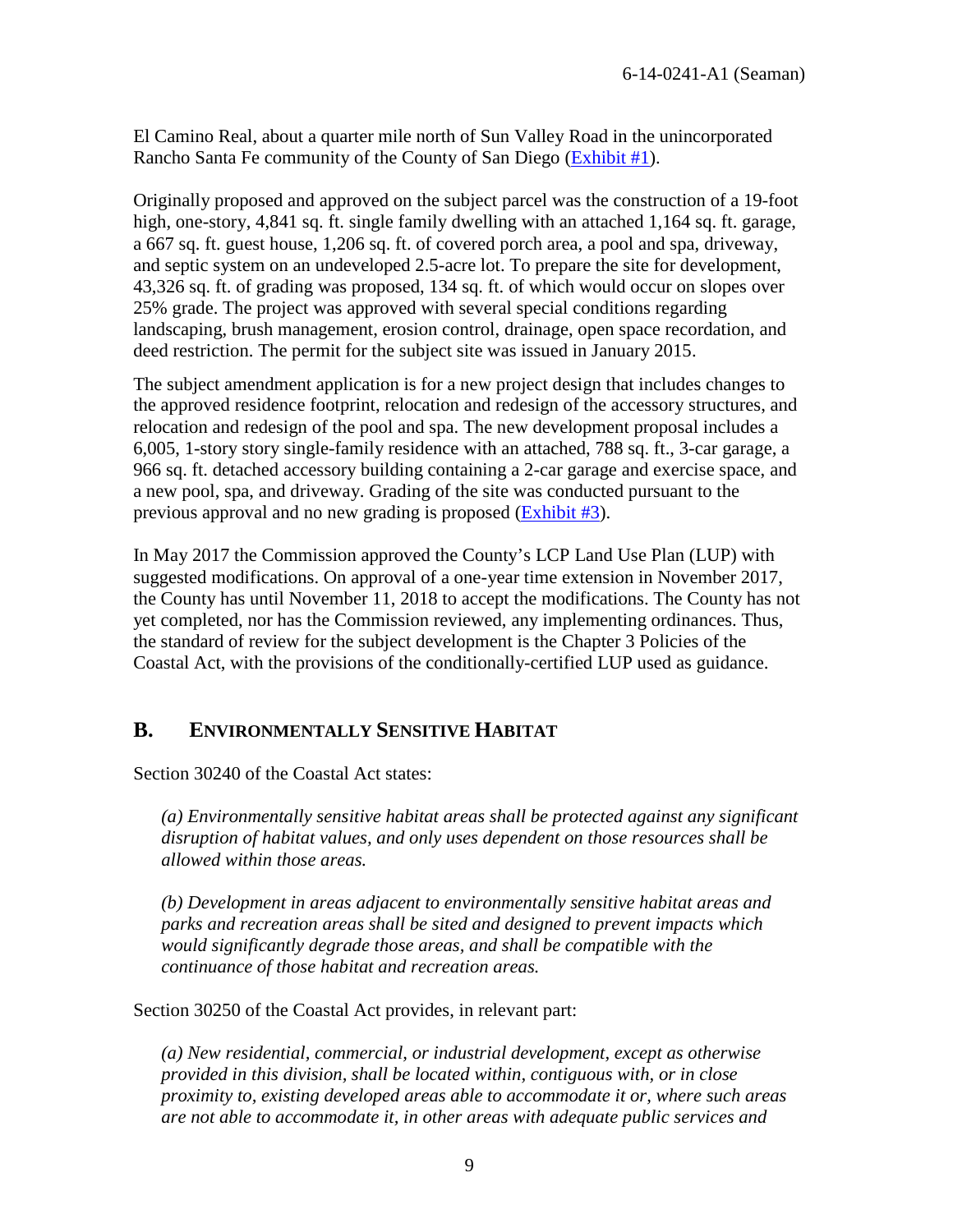*where it will not have significant adverse effects, either individually or cumulatively, on coastal resources.* 

Section 30253(1) of the Coastal Act states:

*New development shall:* 

*(1) Minimize risks to life and property in areas of high geologic, flood, and fire hazard.* 

In addition, the following County of San Diego LUP policies provide guidance regarding protection of biological resources:

*Policy 3.9 ESHA shall be protected against significant disruption of habitat values, and only uses dependent on such resources shall be allowed within such areas.* 

*Policy 3.22 Limit development in steep hillside areas to minimize potential impacts on native plant and animal species and protect native habitat.* 

*Policy 3.36 When fuel modification is necessary, new development shall be sited so that fuel management protects structures and avoids impacts to native vegetation and sensitive habitats. Fuel modification should occur as determined necessary by the Fire Authority Having Jurisdiction (FAHJ) and should preserve sensitive habitats and native vegetation to the maximum extent feasible.*

*Policy 9.15 Require development to be located, designed, and constructed to provide adequate defensibility and minimize the risk of structural loss and life safety resulting from wildland fires.*

*Policy 9.18 Require all new development or redevelopment, as defined in Section 7, Planning, New Development, and Public Works of this LCP, to meet current ignition resistance construction codes and establish and enforce reasonable and prudent standards that support retrofitting of existing structures in high fire threat areas.*

*Policy 9.19 Support programs consistent with state law that require fuel management/modification within established defensible space boundaries.[…] Impacts to other native vegetation shall be avoided to the maximum extent feasible. […]* 

*Policy 9.24 All new development in the WUI or adjacent to ESHA shall be sited and designed to minimize required fuel modification to the maximum extent feasible in order to avoid environmentally sensitive habitat disturbance or destruction, and removal or modification of natural vegetation, while providing for fire safety.* 

The development proposed with this amendment primarily consists of construction of a large single-family home on a previously-graded lot. The property is approximately three miles inland from the shore, approximately 0.5 miles southeast of the San Dieguito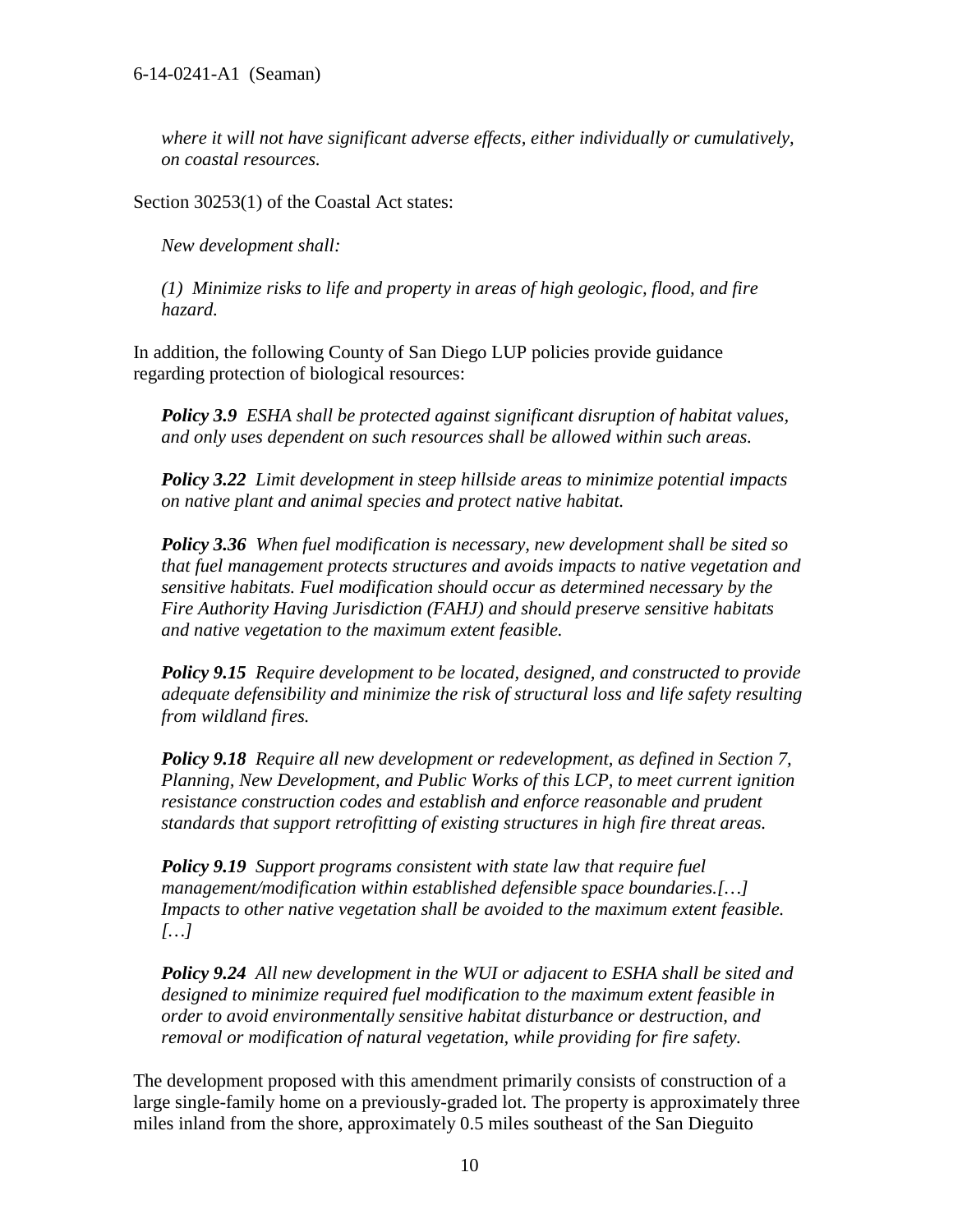County Park, approximately one mile north of San Dieguito Lagoon, and approximately 1.5 miles southeast of San Elijo Lagoon. The subject property is separated from both of these coastal lagoons, as well as the County Park, by extensive residential development, and is not connected to a larger habitat area. The proposed residence is generally located in the previously-approved development footprint and the home would be located on the western, flatter portion of the subject site, which has been partially disturbed by fuel modification associated with existing homes on adjacent parcels.

The undisturbed portion of the subject site is predominantly vegetated with non-native eucalyptus woodland; however, the parcel also contains approximately 0.6 acres of native chaparral. A biological survey submitted with the original application identified an individual wart-stemmed Ceanothus, a rare plant, on the neighboring parcel and two small populations of Ashy Spike-moss, a sensitive but not rare plant species, with one occurring on the subject parcel. In addition, an Orange-throated Whiptail, a sensitive lizard species, was seen on the subject site during the biological survey associated with the original application.

As originally proposed, the development on the subject site and the neighboring parcel, associated grading, and the required 100' brush management zones around the residences would have resulted in the removal of 0.99 acres of native chaparral that provides habitat for the Orange-throated Whiptail. Based on a biological survey submitted with the original permit application, and a review of the surrounding geography, the Commission's staff ecologist determined that the habitat on the subject site was not an Environmentally Sensitive Habitat Area (ESHA). The Commission's staff ecologist determined that the fragmented southern maritime chaparral and the Ceanothus onsite are too small and isolated to be considered ESHA. Nevertheless, the Commission found that the native vegetation is considered a coastal resource that should be preserved as much as possible.

To mitigate for the loss of 0.99 acres of native chaparral on both sites, the applicant proposed to restrict development on 1.0 acre on the subject parcel and 0.7 acres on the neighboring parcel. This preserved a total of 0.41 acres of the on-site native vegetation and the majority of the on-site steep slopes as open space. The only development allowed in the restricted open space area by **Special Condition #5** of the original permit was the transplantation of sensitive Wart-stemmed Ceanothus species from the neighboring parcel, which was required to be conducted under the supervision of a biologist. The portions of the site originally proposed to be graded have now been graded, and the biological resources present on the site at the time of the Commission's previous approval are expected to be unchanged. Therefore, the conditions imposed by the original permit are still relevant. **Special Condition #5,** which prohibits all development, as defined in section 30106 of the Coastal Act, in the open space restricted area without the review and written approval of the Executive Director with the exception of planting Wart-stemmed Ceanothus with non-mechanized hand tools, shall remain in effect.

In addition, **Special Condition #3** requires the installation of temporary and permanent erosion control devices and the revegetation of areas disturbed by grading to reduce any potential impacts of grading on steep slopes to insignificant levels. To ensure protection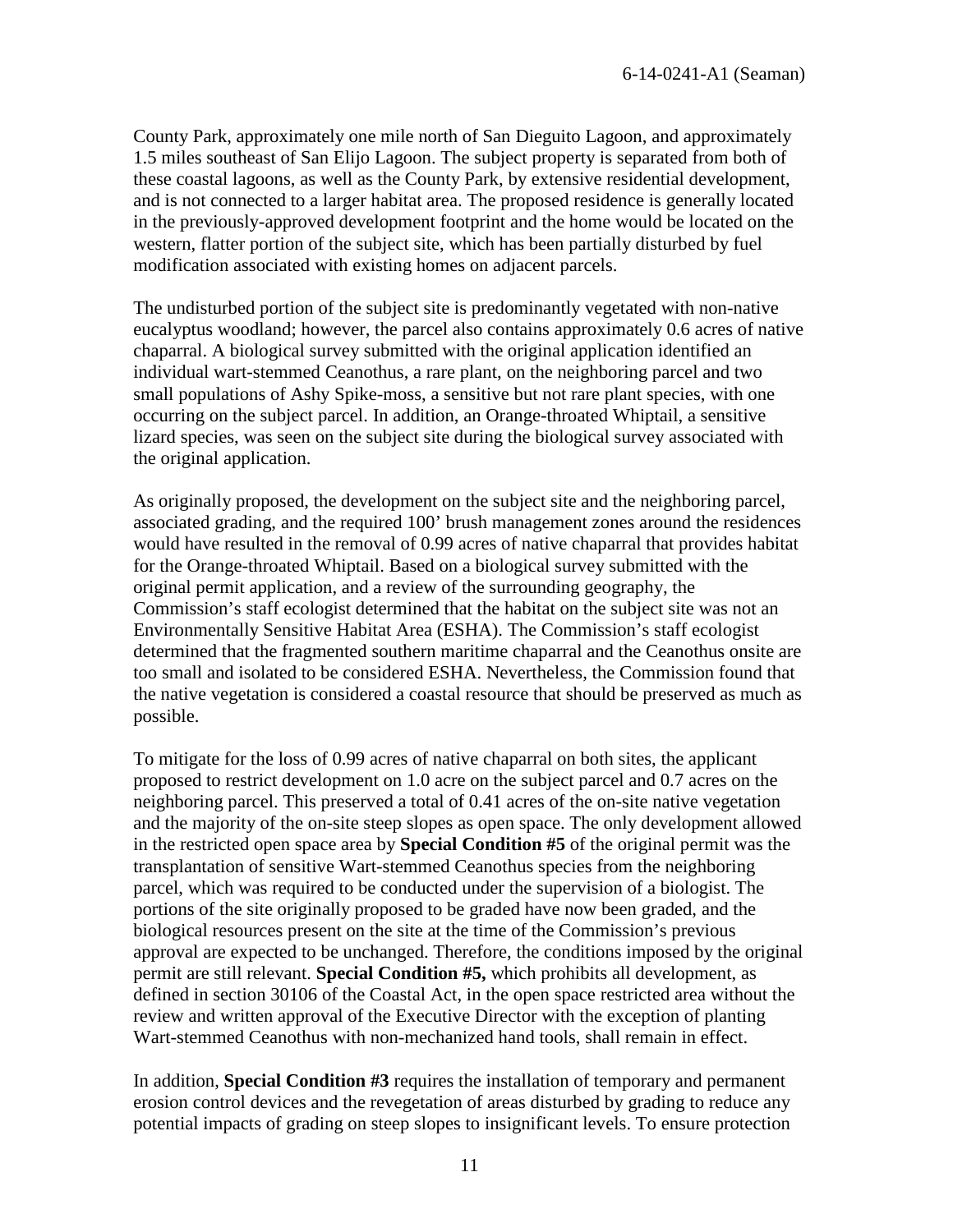of the sensitive vegetation and lizard species identified in the biological survey, the condition also requires construction best management practices, including temporary fencing-off of areas identified as sensitive and having a biologist on site during construction. The naturally vegetated steep slopes beyond the extent of the area to be graded or cleared for brush management will remain protected in the proposed open space restricted area identified in **Special Condition #5**.

The Rancho Santa Fe Fire Protection District requires that only fire-resistant, native and irrigated vegetation may be present within Brush Management Zone 1 (first 50 ft. from the inhabitable structures). Within Brush Management Zone 2 (50-100 ft. from the inhabitable structures), the Fire District requires that 50% of the area must be thinned and all dead and dying vegetation must be removed. As currently proposed, the 100-foot buffer from the residence would overlap slightly with the open space area previously identified on the site, which was required by the Commission to be preserved under an open space deed restriction. As described above, only the planting of Wart-stemmed Ceanothus with non-mechanized hand tools is allowed in the open space area, and therefore, brush management cannot occur within any portion of the open space. However, in this case, the Fire District determined that the required fire buffer could be reduced by up to 13 feet (for an 87-foot wide buffer) in the limited area where a 100-foot buffer would otherwise encroach into the open space without jeopardizing the proposed structure. [\(Exhibit #4\)](https://documents.coastal.ca.gov/reports/2018/7/W28b/W28b-7-2018-exhibits.pdf). A site visit by representatives of the Fire District determined that the location where the reduced fire buffer is to occur includes 4-5 foot tall dead weeds that will not require management and around these weeds are sand and green pickle ice plant. In addition, the proposed house will be set back more than 30 feet from the top of slope. Therefore, because no brush management will occur within the open space area, the proposed amendment can be found consistent with the Commission's original approval and the Coastal Act and County LUP requirements to minimize risk to life and property in areas of fire hazard. This amendment can also be found consistent with the County's LUP which requires new development to be sited so that fuel modification protects structures as deemed necessary by the Fire District and avoids impacts to native vegetation.

To ensure consistency with these requirements while protecting the remaining natural areas on the site, **Special Condition #1** requires that all landscaping within the entire brush management zone be limited to fire-resistant, drought-tolerant, native and noninvasive species. In addition, to the Commission's requirements associated with this coastal development permit amendment, the Fire Protection District has indicated that it will also require the applicant to submit a landscaping plan indicating that the first 50 feet from the structure will be planted and irrigated, providing further protection to the house from fire. **Special Condition #2** requires the applicant to implement the brush management requirements consistent with the proposed brush management plan, including the reduced brush management area described above, and, in addition, requires the property owner to maintain the brush management area and avoid introduction of non-native or invasive species. These conditions will ensure that on-site and nearby native habitat and recreation areas are protected against significant disruption.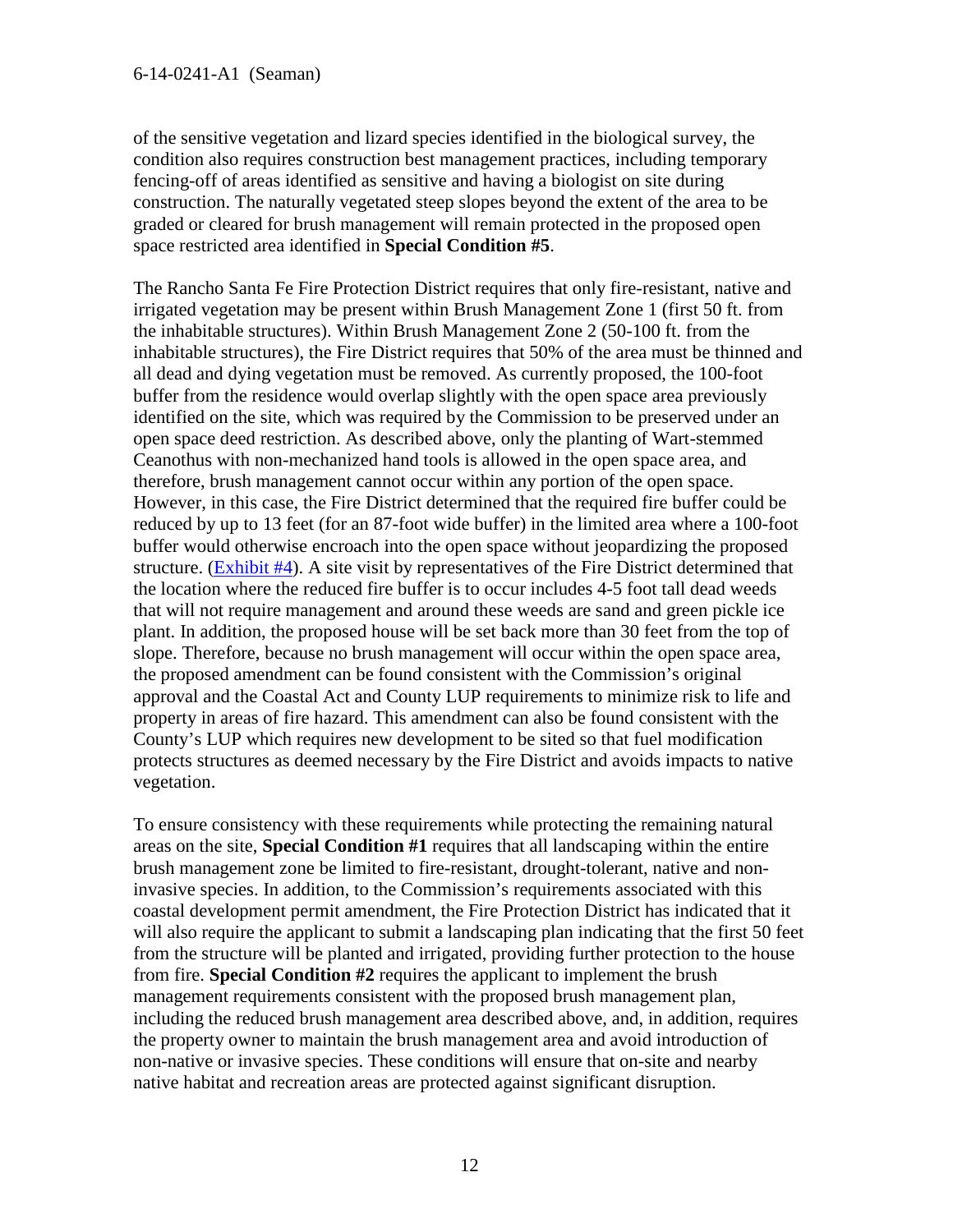Therefore, with conditions to plant only native, non-invasive species within any new landscaping and to maintain the brush management outside of the open space area so as to avoid the introduction of non-native or invasive species and without disrupting habitat within the open space area, the proposed development will not have any adverse impacts on the subject site or on the surrounding area and can be found consistent with the Commission's original approval for the subject site, the Coastal Act, and the County's LUP. To ensure that any prospective future owners of the properties are made aware of the applicability of the conditions of this permit as amended, **Special Condition #6** requires that the property owner record an updated deed restriction against the subject property, referencing all of the above Special Conditions of the permit and this amendment. Thus, the projects can be found consistent with the biological resource requirements of the Coastal Act and the County of San Diego's LUP.

## <span id="page-12-0"></span>**C. VISUAL RESOURCES/COMMUNITY CHARACTER**

Section 30251 of the Coastal Act states in part:

*The scenic and visual qualities of coastal areas shall be considered and protected as a resource of public importance. Permitted development shall be sited and designed to protect views to and along the ocean and scenic coastal areas, to minimize the alteration of natural land forms, to be visually compatible with the character of surrounding areas, and, where feasible, to restore and enhance visual quality in visually degraded areas…* 

In addition, the following County of San Diego LUP policies provide guidance regarding protection of visual resources:

*Policy 6.1 Preserve the scenic and visual qualities of the County's Coastal Zone, including designated open space areas for conservation and recreation adjacent to the San Elijo Lagoon, San Dieguito Park, mature vegetation, and the rural residential neighborhoods of Stone Bridge, Sun Valley and Vicinity, and surrounding communities. Street trees and vegetation shall be chosen so as not to block views upon maturity.* 

*Policy 6.6 Locations along public roads, railways, trails, parklands, and beaches that offer views of scenic resources are considered public viewing areas.*

*Development that may affect existing or potential public views shall be designed and sited in a manner that restores, preserves, or enhances designated view opportunities and visual qualities of the site. […]* 

*Policy 6.10 The impacts of proposed development on existing public views of scenic resources shall be assessed by the County prior to approval of proposed development or redevelopment to preserve the existing character of established neighborhoods. Existing public views of the ocean and scenic resources shall be protected.*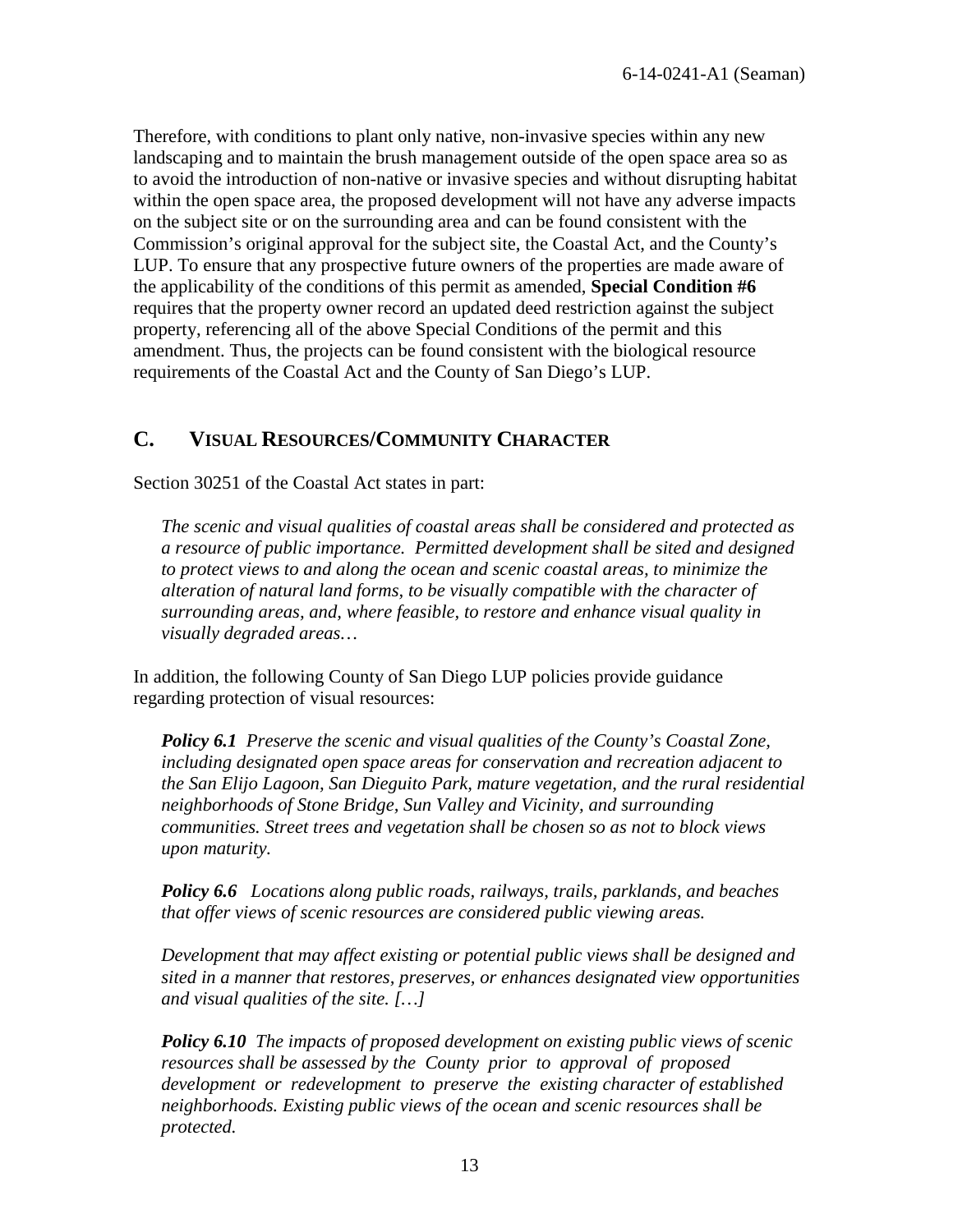*Policy 6.12 Buildings should be designed to fit the existing topography. This can be accomplished by planning single level houses for relatively flat sites, and stepping houses up or down gradually sloped sites where this would not introduce impacts to sensitive habitats, result in geologic instability or impact scenic resources available from public viewing areas.*

Section 30251 of the Coastal Act and the County's LUP protects the scenic and visual quality of the coastal zone as a resource of public importance. The subject site is located on a sloping parcel west of El Camino Real and north of Sun Valley Road [\(Exhibit #1\)](https://documents.coastal.ca.gov/reports/2018/7/W28b/W28b-7-2018-exhibits.pdf). The site is not visible from any scenic area and no public views will be blocked by the development.

In addition, the size and design of the home, as proposed in this amendment, is comparable to the existing surrounding residential developments such that it will be in character with the established neighborhood. The applicant is also proposing to construct the home on the already graded and disturbed area of the subject lot such that alteration to the natural land forms and the existing topography would be minimized. Thus, as designed, the proposed project will not have significant adverse impacts on the scenic resources of the area and is consistent with Section 30251 of the Coastal Act and the County's LUP.

## <span id="page-13-0"></span>**D. EROSION/RUNOFF/WATER QUALITY**

Section 30231 of the Coastal Act is applicable to the proposed development and states:

*The biological productivity and the quality of coastal waters, streams, wetlands, estuaries, and lakes appropriate to maintain optimum populations of marine organisms and for the protection of human health shall be maintained and, where feasible, restored through, among other means, minimizing adverse effects of waste water discharges and entrainment, controlling runoff, preventing depletion of ground water supplies and substantial interference with surface water flow, encouraging waste water reclamation, maintaining natural vegetation buffer areas that protect riparian habitats, and minimizing alteration of natural streams.* 

The following County of San Diego LUP policies provide guidance regarding protection of water quality:

*Policy 4.1 Development projects shall be required to avoid impacts to the water quality in local reservoirs, groundwater resources, recharge areas, watersheds, and other local water sources.* 

*Policy 4.14 Minimize water quality impacts during construction by minimizing erosion and sedimentation, minimizing the discharge of other*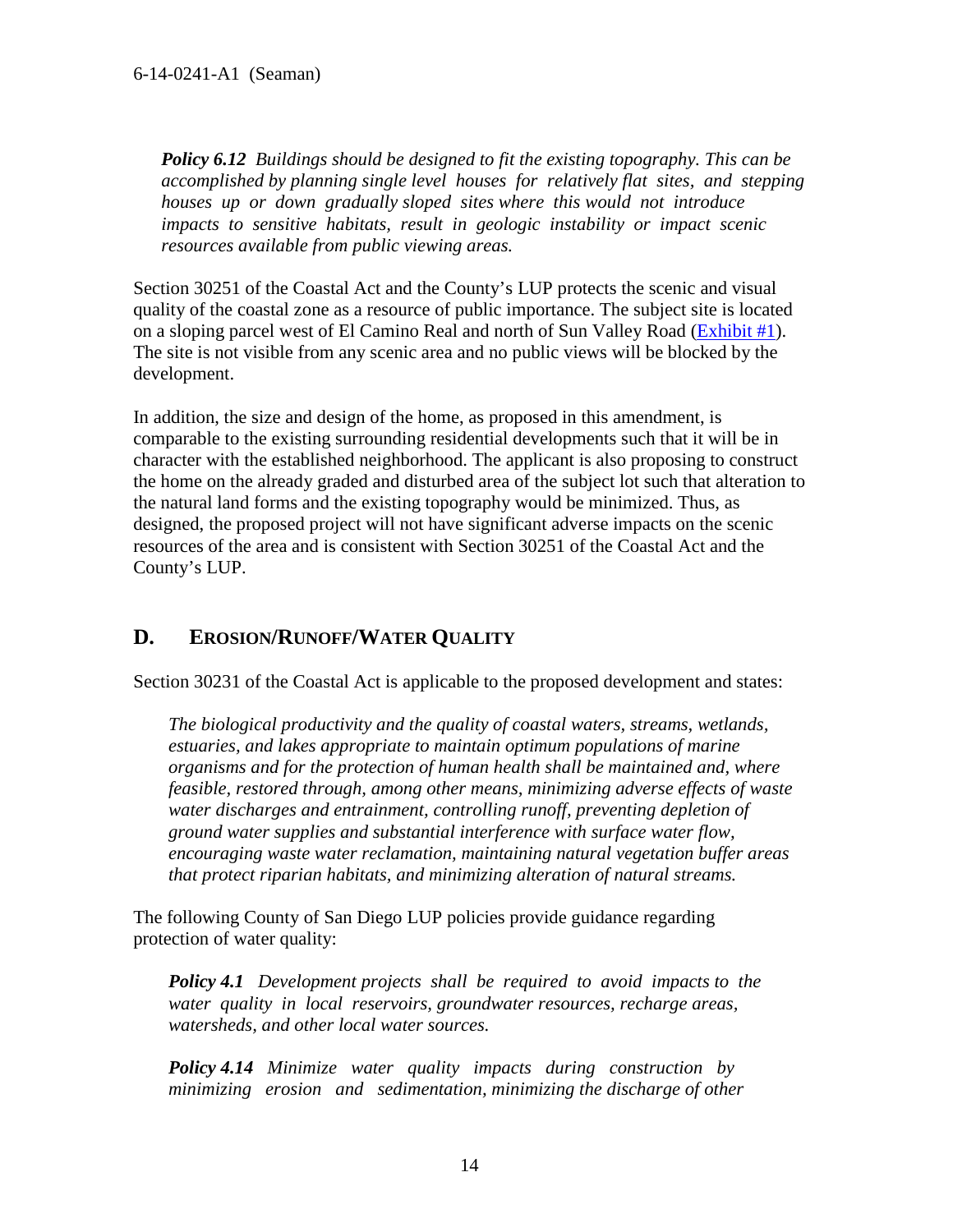*pollutants resulting from construction activities, and minimizing land disturbance and soil compaction.* 

*Policy 4.17 Minimize water quality impacts during construction by minimizing erosion and sedimentation, minimizing the discharge of other pollutants resulting from construction activities, and minimizing land disturbance and soil compaction. New development shall include construction phase erosion control and polluted runoff control plans. These plans shall specify BMPs that will be implemented to minimize erosion and sedimentation, provide adequate sanitary and waste disposal facilities, and prevent contamination of runoff by sediment and construction chemicals and materials.*

*Policy 4.21 New development and redevelopment shall not result in the degradation of the water quality of groundwater basins or coastal surface waters including the ocean, coastal streams, or wetlands. Urban runoff pollutants shall not be discharged or deposited such that they adversely impact groundwater, the ocean, coastal streams, or wetlands, and shall meet or exceed the current RWQCB Municipal Stormwater Permit.*

*Policy 4.29 Development must be designed to avoid, then minimize to the maximum extent feasible, the introduction of pollutants of concern into coastal waters. To meet the requirement to minimize "pollutants of concern," new development shall incorporate a BMP or combination of BMPs best suited to reduce pollutant load to the maximum extent feasible.*

*Policy 9.11 New development shall provide adequate drainage and erosion control facilities that convey site drainage in a non-erosive manner, in order to minimize hazards resulting from increased runoff, erosion, and other hydrologic impacts to water bodies.*

Although the proposed project will not impact ESHA on-site because none exists, all runoff from the development site will potentially reach the waters of San Dieguito Lagoon or San Elijo Lagoon. In order to reduce the potential for adverse impacts to water quality resulting from drainage runoff from the proposed development, Special Condition Nos. 1, 3 and 4 have been attached. **Special Condition #1** requires the maintenance of drought tolerant, native landscaping on the site. **Special Condition #3** requires installation of temporary and permanent erosion control devices to prevent potential impacts from construction, as well as revegetation of any disturbed area after construction is completed. **Special Condition #4** requires that runoff from the roof, driveway and other impervious surfaces be directed into the landscaped areas on the site for infiltration and/or percolation, prior to being collected and conveyed off-site. Directing on-site runoff through landscaping for filtration of on-site runoff in this fashion is a well-established Best Management Practice for treating runoff from developments such as the subject proposal. As conditioned, the landscape, drainage and grading/erosion control plans will serve to reduce any impacts to water quality from the project to insignificant levels. Therefore, the Commission finds the proposed projects consistent with Section 30231 of the Coastal Act and the County of San Diego's LUP.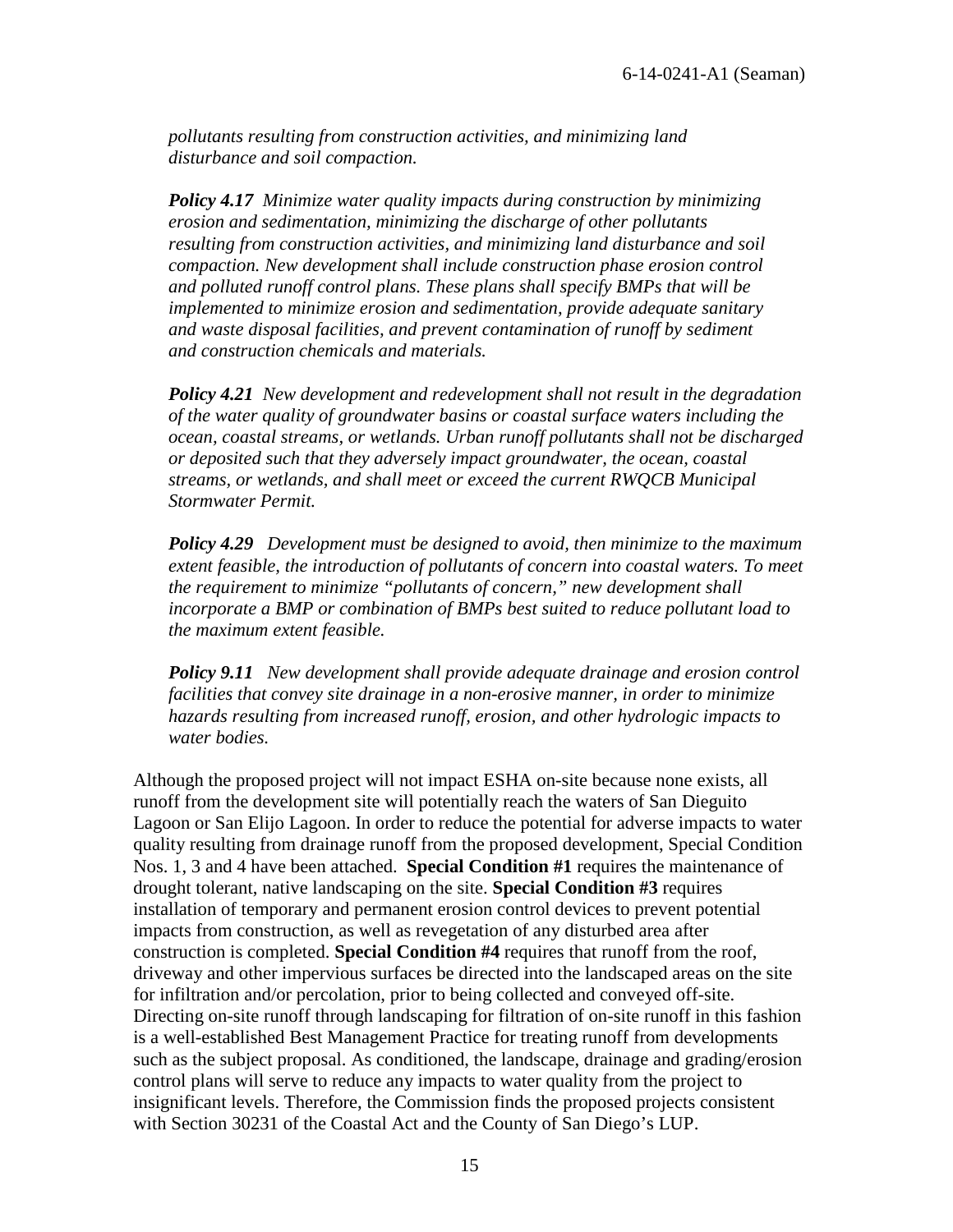#### <span id="page-15-0"></span>**F. LOCAL COASTAL PLANNING**

Section 30604(a) also requires that a coastal development permit shall be issued only if the Commission finds that the permitted development will not prejudice the ability of the local government to prepare a Local Coastal Program (LCP) in conformity with the provisions of Chapter 3 of the Coastal Act. In this case, such a finding can be made. The Commission approved the County's LCP Land Use Plan (LUP) in May 2017 with suggested modifications, which have yet to be accepted by the County. The County has not yet completed, nor has the Commission reviewed, any implementing ordinances. Thus, the County's LCP is not effective for the purposes of issuing permits. The proposed development, as conditioned, is consistent with the Chapter 3 policies of the Coastal Act and the certified LUP. Therefore, the Commission finds that approval of the proposed development would not prejudice the ability of the County of San Diego to complete its LCP.

## <span id="page-15-1"></span>**G. CALIFORNIA ENVIRONMENTAL QUALITY ACT**

Section 13096 of the Commission's Code of Regulations requires Commission approval of Coastal Development Permits to be supported by a finding showing the permit, as conditioned, to be consistent with any applicable requirements of the California Environmental Quality Act (CEQA). Section 21080.5(d)(2)(A) of CEQA prohibits a proposed development from being approved if there are feasible alternatives or feasible mitigation measures available which would substantially lessen any significant adverse effect which the activity may have on the environment.

The proposed project has been conditioned in order to be found consistent with the Chapter 3 policies of the Coastal Act. Mitigation measures, including conditions addressing biological resources and water quality will minimize all adverse environmental impacts. As conditioned, there are no feasible alternatives or feasible mitigation measures available which would substantially lessen any significant adverse impact which the activity may have on the environment. Therefore, the Commission finds that the proposed project is the least environmentally-damaging feasible alternative and can be found consistent with the requirements of the Coastal Act to conform to CEQA.

(G:\San Diego\Reports\Amendments\2010s\6-14-0241-A1 Seaman.docx)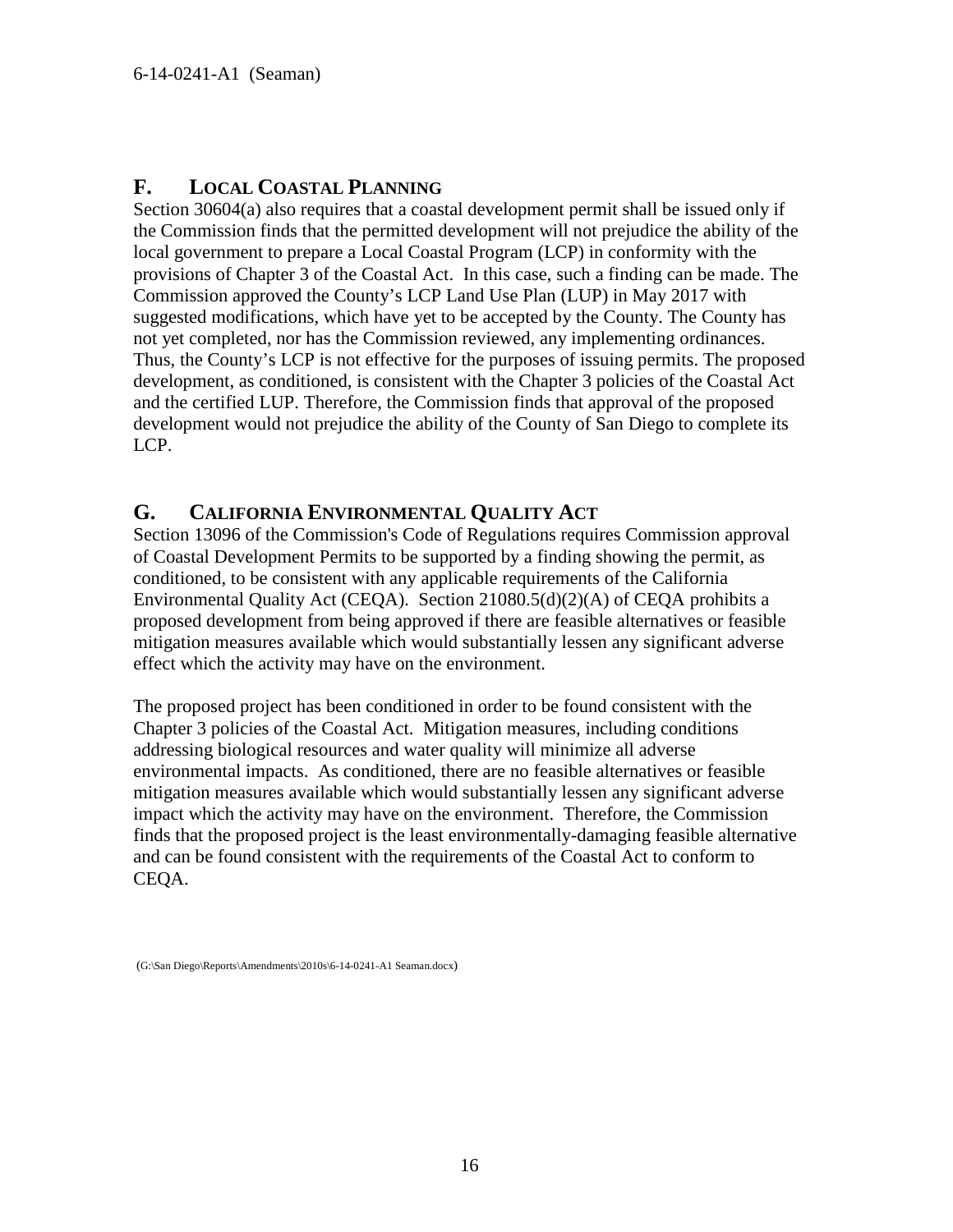#### <span id="page-16-0"></span>Appendix A – Conditions of Approval

#### Permit No. 6-14-0241

# **II. STANDARD CONDITIONS**

This permit is granted subject to the following standard conditions:

- 1. **Notice of Receipt and Acknowledgment**. The permit is not valid and development shall not commence until a copy of the permit, signed by the permittee or authorized agent, acknowledging receipt of the permit and acceptance of the terms and conditions, is returned to the Commission office.
- 2. **Expiration.** If development has not commenced, the permit will expire two years from the date on which the Commission voted on the application. Development shall be pursued in a diligent manner and completed in a reasonable period of time. Application for extension of the permit must be made prior to the expiration date.
- 3. **Interpretation.** Any questions of intent of interpretation of any condition will be resolved by the Executive Director or the Commission.
- 4. **Assignment.** The permit may be assigned to any qualified person, provided assignee files with the Commission an affidavit accepting all terms and conditions of the permit.
- 5. **Terms and Conditions Run with the Land.** These terms and conditions shall be perpetual, and it is the intention of the Commission and the permittee to bind all future owners and possessors of the subject property to the terms and conditions.

# **III. SPECIAL CONDITIONS**

1. **Final Landscaping Plans. PRIOR TO THE ISSUANCE OF THE COASTAL DEVELOPMENT PERMIT**, the applicant shall submit for the review and written approval of the Executive Director, final landscaping plans stamped approved by the Rancho Santa Fe Fire Department and County of San Diego. Said plans shall be in substantial conformance with the plans submitted with this application by Steve Murko  $\&$ Associates Inc. dated May 14, 2014 and shall include the following:

a. All proposed landscaping shall be drought-tolerant, native, fire resistant, noninvasive plant species that are obtained from local stock, if available, but use of drought-tolerant, non-invasive ornamental species and lawn area is allowed as a small component. No plant species listed as problematic and/or invasive by the California Native Plant Society, the California Exotic Pest Plant Council, or as may be identified from time to time by the State of California shall be employed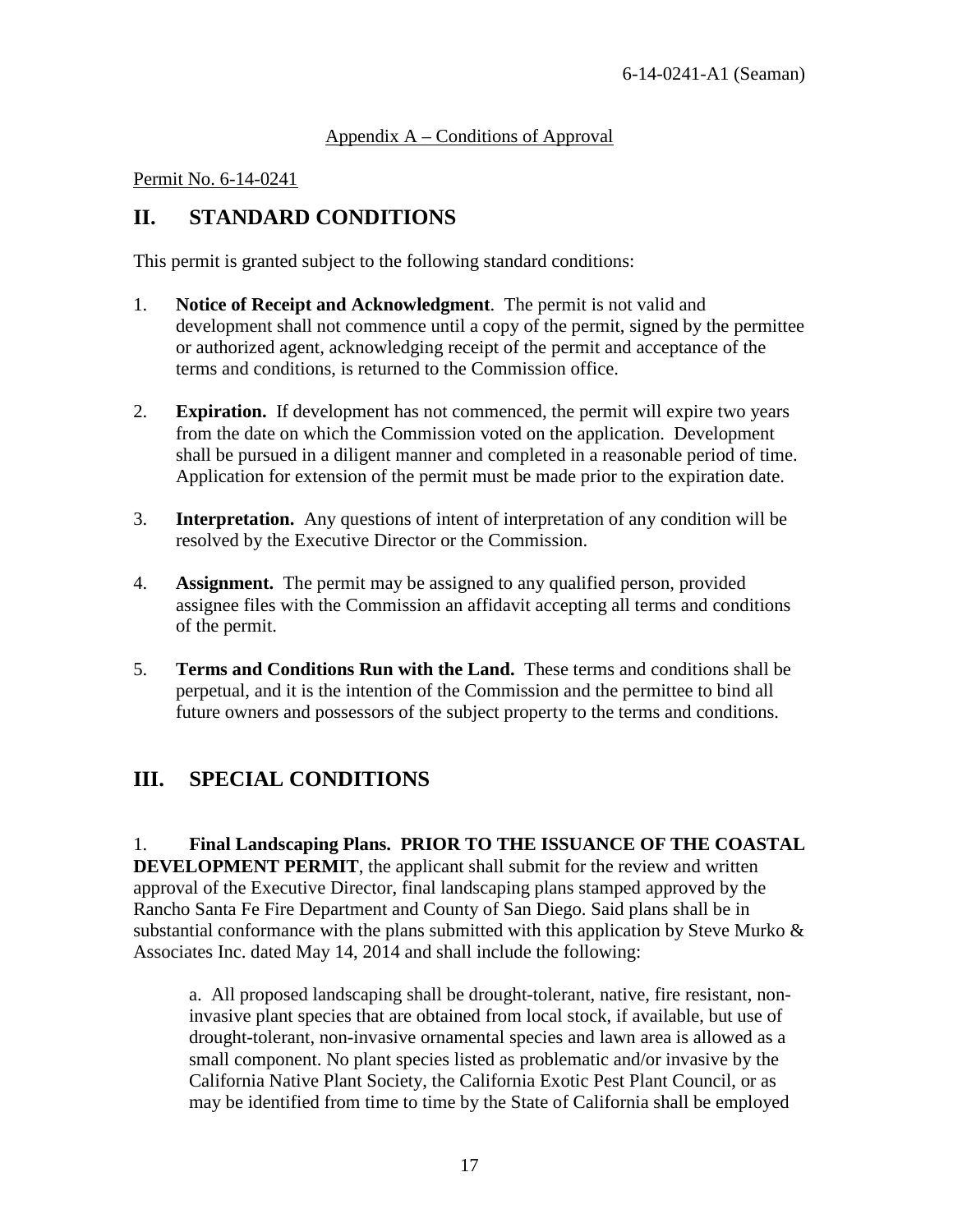or allowed to naturalize or persist on the site. No plant species listed as 'noxious weed' by the State of California or the U.S. Federal Government shall be utilized.

b. A planting schedule that indicates that the planting plan shall be implemented within 60 days of completion of residential construction.

c. A written commitment by the applicant that all required plantings shall be maintained in good growing conditions, and whenever necessary, shall be replaced with new plant materials to ensure continued compliance with applicable landscape screening requirements.

d. The use of rodenticides containing any anticoagulant compounds (including, but not limited to, Warfarin, Brodifacoum, Bromadiolone or Diphacinone) is prohibited.

e. Five years from the date of issuance of the coastal development permit, the applicant shall submit for review and written approval of the Executive Director, a landscape monitoring report, prepared by a licensed Landscape Architect or qualified Resource Specialist, that certifies the on-site landscaping is in conformance with the landscape plan approved pursuant to this Special Condition. The monitoring report shall include photographic documentation of plant species and plant coverage.

If the landscape monitoring report indicates the landscaping is not in conformance with or has failed to meet the performance standards specified in the landscaping plan approved pursuant to this permit, the applicant, or successors in interest, shall submit a revised or supplemental landscape plan for the review and written approval of the Executive Director. The revised landscaping plan must be prepared by a licensed Landscape Architect or Resource Specialist and shall specify measures to remediate those portions of the original plan that have failed or are not in conformance with the original approved plan.

The permittee shall undertake the development in accordance with the approved plans. Any proposed changes to the approved plans shall be reported to the Executive Director. No changes to the plans shall occur without a Coastal Commission approved amendment to this coastal development permit unless the Executive Director determines that no amendment is legally required.

#### 2. **Final Brush Management Plans. PRIOR TO THE ISSUANCE OF THE**

**COASTAL DEVELOPMENT PERMIT**, the applicant shall submit to the Executive Director for review and written approval, final brush management plans addressing the area within 100 feet of the proposed homes, garages and guesthouses. Said plans shall be in substantial conformance with the plans submitted with this application by Steve Murko & Associates Inc. dated May 14, 2014. Said plans shall be approved by the Rancho Santa Fe Fire Department and shall include the following:

a. The brush management requirements are as follows: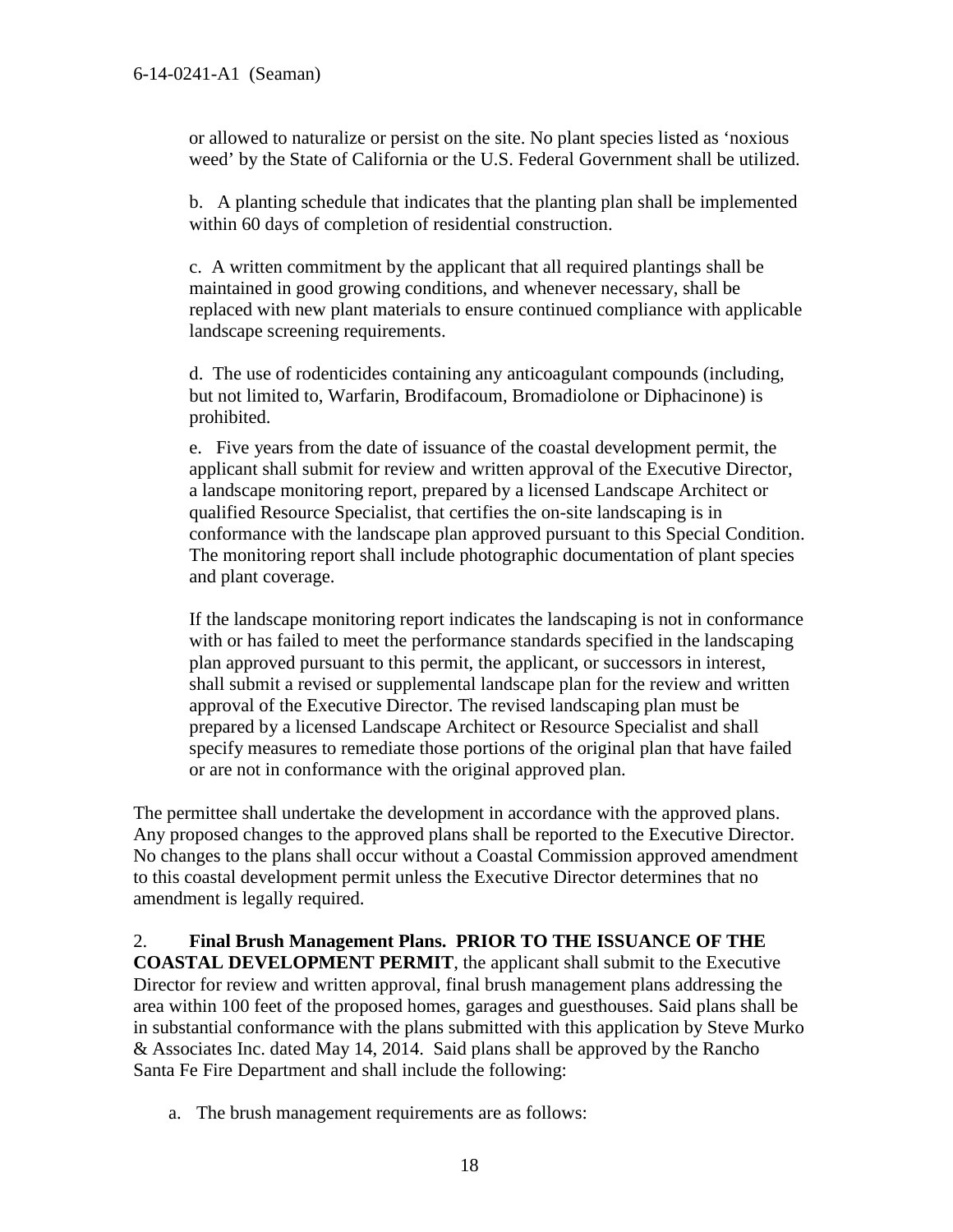- i) Zone 1 is the area from the inhabitable structures to a point 50 feet away. This area must be modified and planted with drought-tolerant, fire resistive plants. Grass and other vegetation located more than 50 feet from the inhabitable structures and less than 6 inches in height above the ground need not be removed where necessary to stabilize the soil and prevent erosion. Irrigation is required.
- ii) Zone 2 is the area between 50 to 100 feet from the inhabitable structures. The native vegetation in this area may remain, but all native, unbroken vegetation must be thinned out by 50 percent. All dead and dying vegetation in addition to undesirable plants and weeds as listed in the Wildland/Urban Interface Development Standard must be removed. Irrigation is optional.

b. The property owner shall be responsible for at least annual maintenance within the designated 100 ft. brush management area to remove any introduced non-native or invasive plant species.

c. Fuel modification activities are prohibited during the breeding season of the California Gnatcatcher, February  $15<sup>th</sup>$  through August  $31<sup>st</sup>$  of any year.

d. Any future vegetation clearance within the proposed fuel modification area other than removal of invasive and non-native plant species and dead or dying plants shall require approval of a coastal development permit or amendment to the subject permit, unless the Executive Director determines no permit or amendment is legally required.

The permittee shall undertake development in accordance with the approved plans. Any proposed changes to the approved brush management plans should be reported to the Executive Director. No changes to the approved plans shall occur without an amendment to this coastal development permit unless the Executive Director determines that no amendment is legally required.

3. **Grading/Erosion Control & Construction Best Management Practices. PRIOR TO THE ISSUANCE OF THE COASTAL DEVELOPMENT PERMIT**, the applicants shall submit to the Executive Director for review and written approval, final grading and erosion control plans that have been stamped approved by the County of San Diego and a construction BMP plan.

The grading/erosion control plans shall contain written notes or graphic depictions demonstrating that all permanent and temporary erosion control measures will be developed and installed prior to or concurrent with any on-site grading activities and include, at a minimum, the following measures: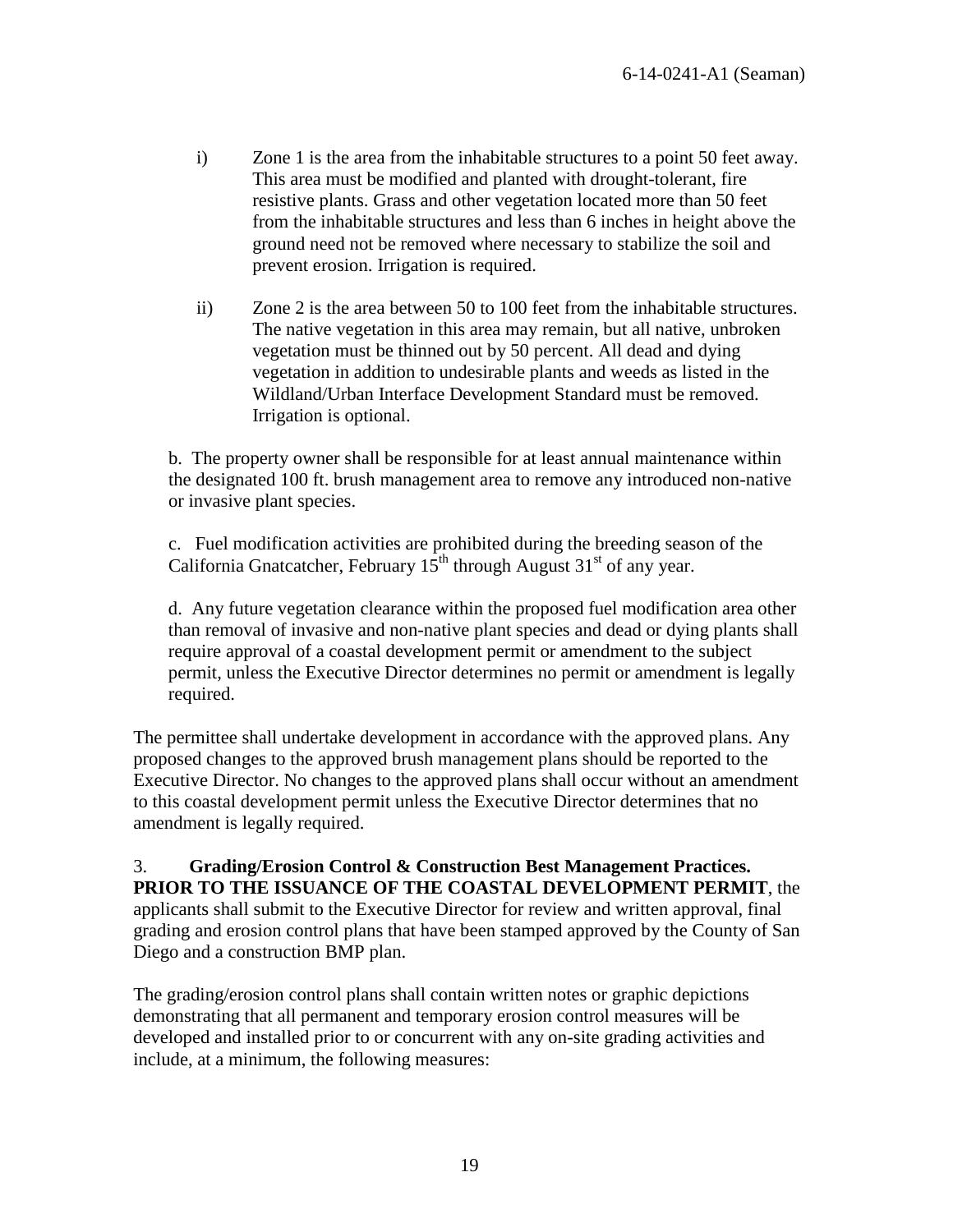a. Placement of a silt fence around the project anywhere there is the potential for runoff. Check dams, sand bags, straw bales and gravel bags shall be installed as required in the City's grading ordinance. Hydroseeding, energy dissipation and a stabilized construction entrance shall be implemented as required. All disturbed areas shall be revegetated after grading.

b. The site shall be secured daily after grading with geotextiles, mats and fiber rolls; only as much grading as can be secured daily shall be permitted. Concrete, solid waste, sanitary waste and hazardous waste management BMP's shall be used.

c. Demonstration that all on-site temporary and permanent runoff and erosion control devices are installed and in place prior to commencement of construction to minimize soil loss from the construction site.

The construction BMP plan shall be prepared by a qualified biologist and shall demonstrate how the sensitive vegetation and lizard species identified on the project site will be avoided and protected, and shall include at a minimum, the following measures:

a. Temporary fencing to keep personnel and equipment outside of any areas identified as sensitive shall be installed.

 b. Parking and staging of equipment shall be located outside of the area proposed as open space.

c. Details on the specific measures that will be implemented to prevent injury to lizards. These may include the presence of an on-site biologist during construction and/or sweeping the site before machines begin work.

The permittee shall undertake development in accordance with the plans. Any proposed changes to the approved plans or grading schedule shall be reported to the Executive Director. No changes to the plans shall occur without a Coastal Commission approved amendment to this coastal development permit unless the Executive Director determines that no amendment is legally required.

## 4. **Drainage Plans. PRIOR TO ISSUANCE OF THE COASTAL**

**DEVELOPMENT PERMIT**, the applicant shall submit to the Executive Director for review and written approval, drainage and runoff control plans stamped approved by the County of San Diego documenting that the runoff from the roof, driveway and other impervious surfaces will be collected and directed into pervious areas on the site (landscaped areas) for infiltration and/or percolation prior to being discharged off site in a non-erosive manner.

The permittee shall undertake the development in accordance with the approved plans. Any proposed changes to the approved plans shall be reported to the Executive Director. No changes to the plans shall occur without a Coastal Commission approved amendment to this coastal development permit unless the Executive Director determines that no amendment is legally required.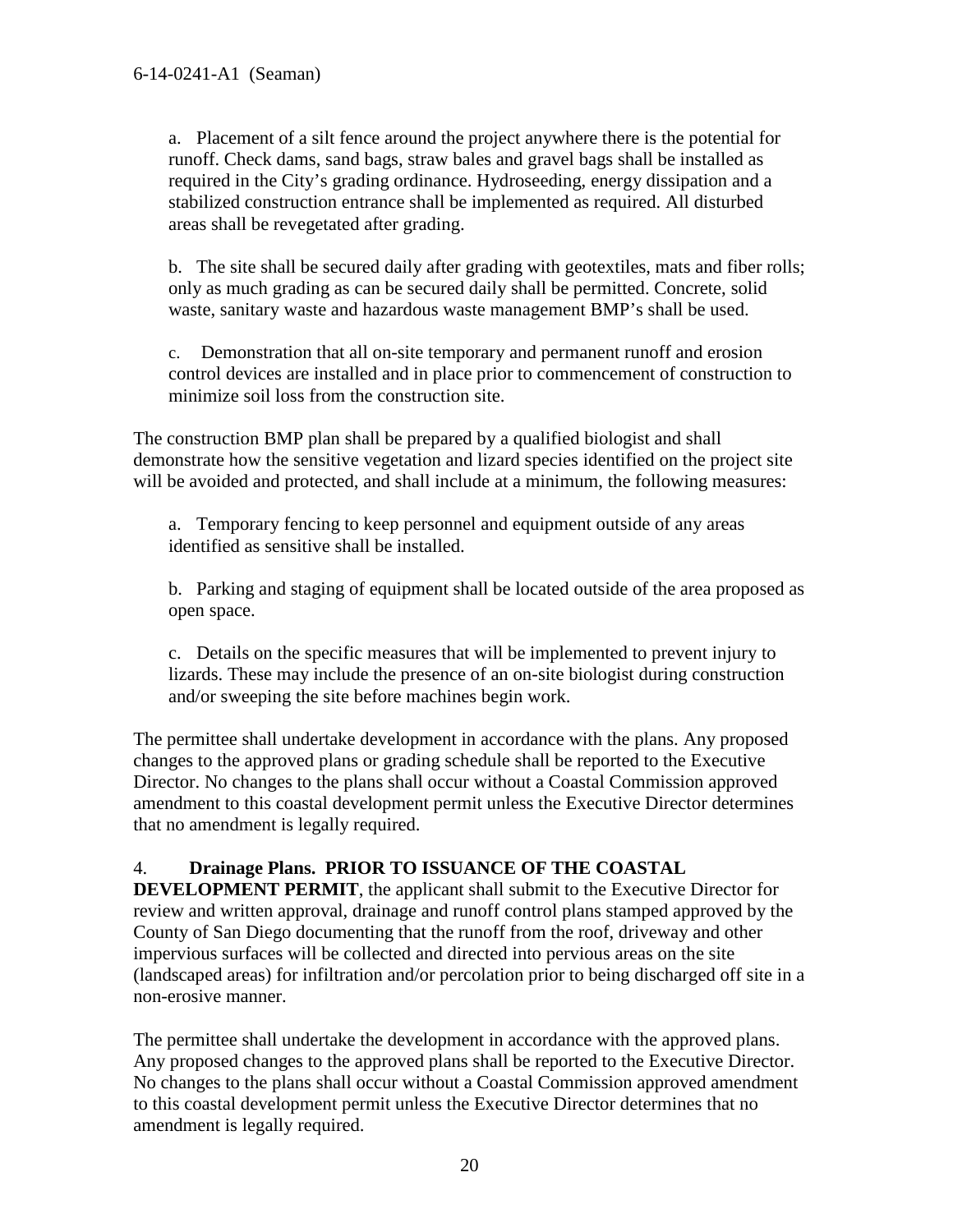5. **Open Space Restriction.** No development, as defined in section 30106 of the Coastal Act shall occur without the review and written approval of the Executive Director in the area generally described as all undeveloped naturally vegetated areas exceeding 25% grade beyond the extent of the 100-foot fuel modification zones as identified in the minor grading plan and vegetation map submitted on June 12, 2014, as depicted in an Exhibit attached to the Notice of Intent to Issue Permit (NOI) that the Executive Director issues for this permit except for:

a. Planting Wart-stemmed Ceanothus with non-mechanized hand tools.

**PRIOR TO ISSUANCE BY THE EXECUTIVE DIRECTOR OF THE NOI FOR THIS PERMIT,** the applicant shall submit for the review and approval of the Executive Director, and upon such approval, for attachment as an Exhibit to the NOI, a formal legal description and graphic depiction of the portion of the subject property affected by this condition, as generally described above and shown on Exhibit 4 attached to this staff report.

#### 6. **Deed Restriction. PRIOR TO ISSUANCE OF THE COASTAL**

**DEVELOPMENT PERMIT**, the applicant shall submit to the Executive Director for review and approval documentation demonstrating that the applicant has executed and recorded against the parcel(s) governed by this permit a deed restriction, in a form and content acceptable to the Executive Director: (1) indicating that, pursuant to this permit, the California Coastal Commission has authorized development on the subject property, subject to terms and conditions that restrict the use and enjoyment of that property; and (2) imposing the Special Conditions of this permit as covenants, conditions and restrictions on the use and enjoyment of the Property. The deed restriction shall include a legal description of the entire parcel or parcels governed by this permit. The deed restriction shall also indicate that, in the event of an extinguishment or termination of the deed restriction for any reason, the terms and conditions of this permit shall continue to restrict the use and enjoyment of the subject property so long as either this permit or the development it authorizes, or any part, modification, or amendment thereof, remains in existence on or with respect to the subject property.

#### Permit No. 6-14-0241-A1

1. **Updated Final Landscaping Plans. PRIOR TO THE ISSUANCE OF THE COASTAL DEVELOPMENT PERMIT AMENDMENT**, the applicant shall submit for the review and written approval of the Executive Director, final landscaping plans stamped approved by the Rancho Santa Fe Fire Department and County of San Diego. Said plans shall be in substantial conformance with the plans submitted with this application by Steve Murko & Associates Inc. dated May 14, 2014 Ahles Landscape Architecture dated April 20, 2017 and shall include the following:

(a) All proposed landscaping shall be drought-tolerant, native, fire resistant, noninvasive plant species that are obtained from local stock, if available, but use of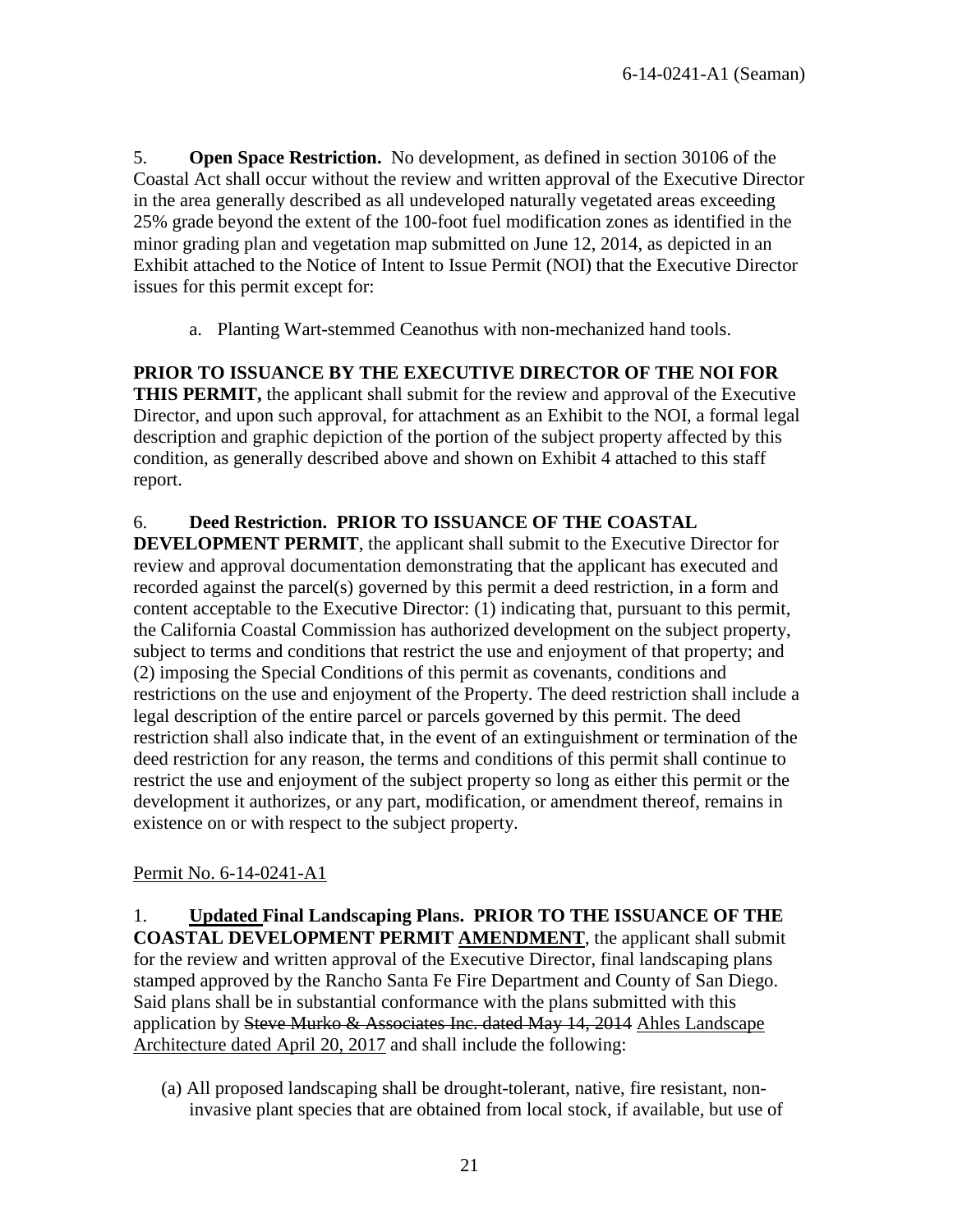drought-tolerant, non-invasive ornamental species and lawn area is allowed as a small component. No plant species listed as problematic and/or invasive by the California Native Plant Society, the California Exotic Pest Plant Council, or as may be identified from time to time by the State of California shall be employed or allowed to naturalize or persist on the site. No plant species listed as 'noxious weed' by the State of California or the U.S. Federal Government shall be utilized.

- (b) A planting schedule that indicates that the planting plan shall be implemented within 60 days of completion of residential construction.
- (c) A written commitment by the applicant that all required plantings shall be maintained in good growing conditions, and whenever necessary, shall be replaced with new plant materials to ensure continued compliance with applicable landscape screening requirements.
- (d) The use of rodenticides containing any anticoagulant compounds (including, but not limited to, Warfarin, Brodifacoum, Bromadiolone or Diphacinone) is prohibited.
- (e) Five years from the date of issuance of the coastal development permit amendment, the applicant shall submit for review and written approval of the Executive Director, a landscape monitoring report, prepared by a licensed Landscape Architect or qualified Resource Specialist, that certifies the on-site landscaping is in conformance with the landscape plan approved pursuant to this Special Condition. The monitoring report shall include photographic documentation of plant species and plant coverage.

If the landscape monitoring report indicates the landscaping is not in conformance with or has failed to meet the performance standards specified in the landscaping plan approved pursuant to this permit, the applicant, or successors in interest, shall submit a revised or supplemental landscape plan for the review and written approval of the Executive Director. The revised landscaping plan must be prepared by a licensed Landscape Architect or Resource Specialist and shall specify measures to remediate those portions of the original plan that have failed or are not in conformance with the original approved plan.

The permittee shall undertake the development in accordance with the approved plans. Any proposed changes to the approved plans shall be reported to the Executive Director. No changes to the plans shall occur without a Coastal Commission approved amendment to this coastal development permit unless the Executive Director determines that no amendment is legally required.

2. **Updated Final Brush Management Plans. PRIOR TO THE ISSUANCE OF THE COASTAL DEVELOPMENT PERMIT AMENDMENT**, the applicant shall submit to the Executive Director for review and written approval, final brush management plans addressing the area within 100 feet of the proposed homes, garages and guesthouses. Said plans shall be in substantial conformance with the plans submitted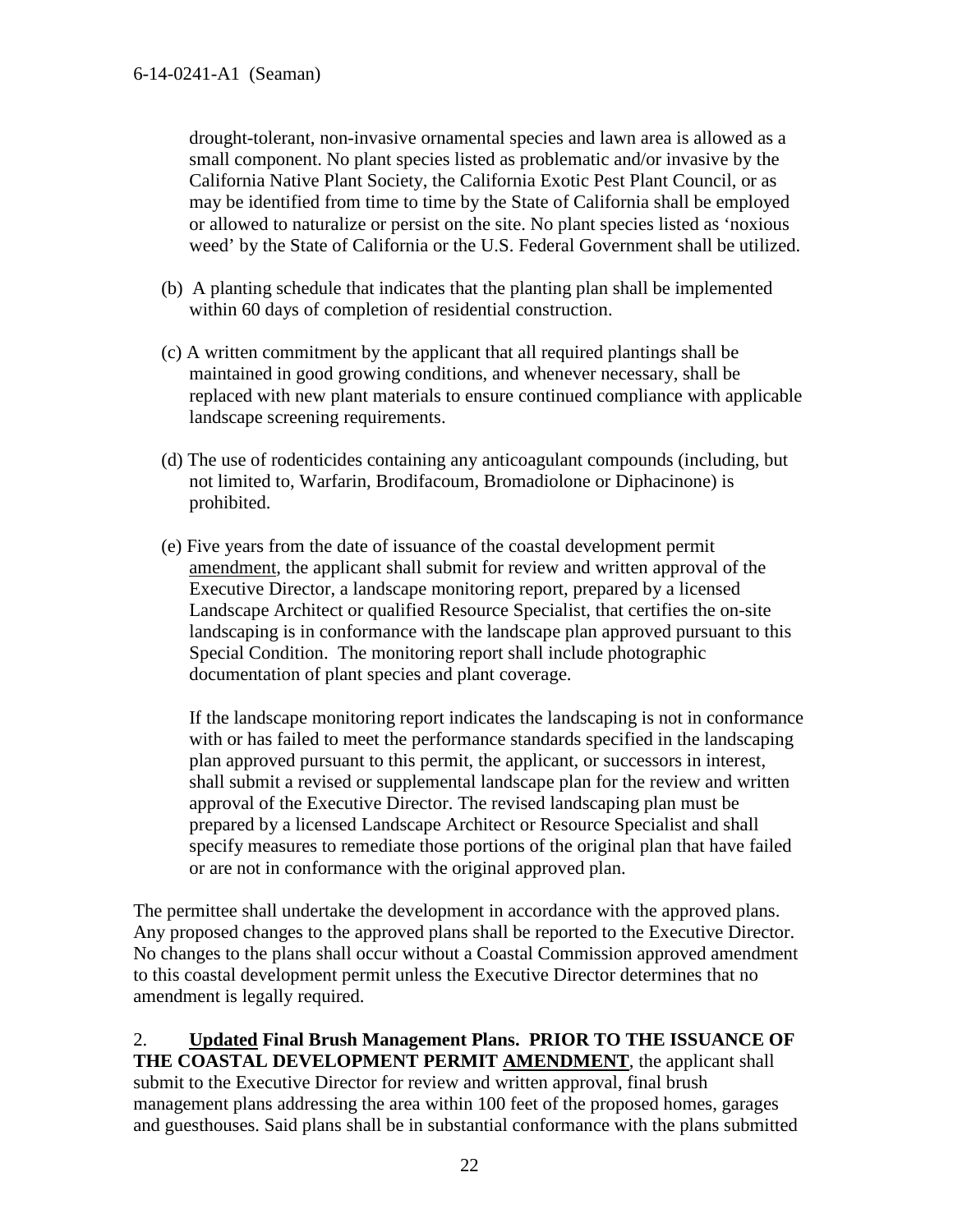with this application by Steve Murko & Associates Inc. dated May 14, 2014 John Jensen Architect dated November 14, 2017. Said plans shall be approved by the Rancho Santa Fe Fire Department and shall include the following:

- (a) The brush management requirements are as follows:
	- i. Zone 1 is the area from the inhabitable structures to a point 50 feet away. This area must be modified and planted with drought-tolerant, fire resistive plants. Grass and other vegetation located more than 50 feet from the inhabitable structures and less than 6 inches in height above the ground need not be removed where necessary to stabilize the soil and prevent erosion. Irrigation is required.
	- ii. Zone 2 is the area between 50 to 100 feet from the inhabitable structures. The native vegetation in this area may remain, but all native, unbroken vegetation must be thinned out by 50 percent. All dead and dying vegetation in addition to undesirable plants and weeds as listed in the Wildland/Urban Interface Development Standard must be removed. Irrigation is optional.
- (b) The permittee property owner shall be responsible for at least annual maintenance within the designated 100 ft. brush management area to remove any introduced non-native or invasive plant species.
- (c) Fuel modification activities are prohibited during the breeding season of the California Gnatcatcher, February 15th through August 31st of any year.
- (d) Any future vegetation clearance within the proposed fuel modification area other than removal of invasive and non-native plant species and dead or dying plants shall require approval of a coastal development permit or amendment to the subject permit, unless the Executive Director determines no permit or amendment is legally required.

The permittee shall undertake development in accordance with the approved plans. Any proposed changes to the approved brush management plans should be reported to the Executive Director. No changes to the approved plans shall occur without an amendment to this coastal development permit unless the Executive Director determines that no amendment is legally required.

3. **Updated Grading/Erosion Control & Construction Best Management Practices. PRIOR TO THE ISSUANCE OF THE COASTAL DEVELOPMENT PERMIT AMENDMENT**, the applicants shall submit to the Executive Director for review and written approval, final grading and erosion control plans that have been stamped approved by the County of San Diego and a construction BMP plan.

The grading/erosion control plans shall contain written notes or graphic depictions demonstrating that all permanent and temporary erosion control measures will be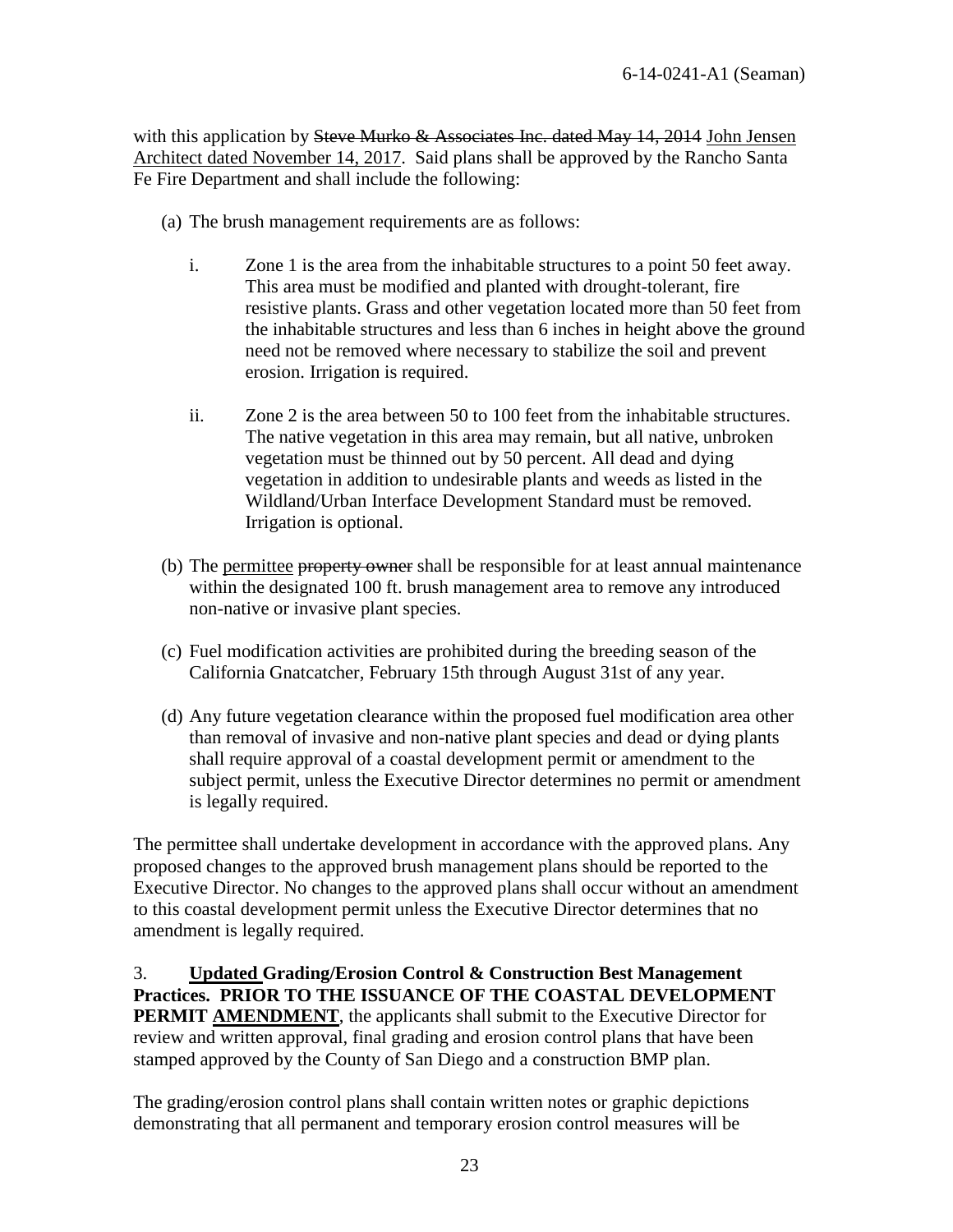#### 6-14-0241-A1 (Seaman)

developed and installed prior to or concurrent with any on-site grading activities and include, at a minimum, the following measures:

- (a) Placement of a silt fence around the project anywhere there is the potential for runoff. Check dams, sand bags, straw bales and gravel bags shall be installed as required in the City's grading ordinance. Hydroseeding, energy dissipation and a stabilized construction entrance shall be implemented as required. All disturbed areas shall be revegetated after grading.
- (b) The site shall be secured daily after grading with geotextiles, mats and fiber rolls; only as much grading as can be secured daily shall be permitted. Concrete, solid waste, sanitary waste and hazardous waste management BMP's shall be used.
- (c) Demonstration that all on-site temporary and permanent runoff and erosion control devices are installed and in place prior to commencement of construction to minimize soil loss from the construction site.

The construction BMP plan shall be prepared by a qualified biologist and shall demonstrate how the sensitive vegetation and lizard species identified on the project site will be avoided and protected, and shall include at a minimum, the following measures:

 $(d)$ a. Temporary fencing to keep personnel and equipment outside of any areas identified as sensitive shall be installed.

(e)b. Parking and staging of equipment shall be located outside of the area proposed as open space.

(f)c. Details on the specific measures that will be implemented to prevent injury to lizards. These may include the presence of an on-site biologist during construction and/or sweeping the site before machines begin work.

The permittee shall undertake development in accordance with the plans. Any proposed changes to the approved plans or grading schedule shall be reported to the Executive Director. No changes to the plans shall occur without a Coastal Commission approved amendment to this coastal development permit unless the Executive Director determines that no amendment is legally required.

# 4. **Updated Drainage Plans. PRIOR TO ISSUANCE OF THE COASTAL**

**DEVELOPMENT PERMIT AMENDMENT**, the applicant shall submit to the Executive Director for review and written approval, drainage and runoff control plans stamped approved by the County of San Diego documenting that the runoff from the roof, driveway and other impervious surfaces will be collected and directed into pervious areas on the site (landscaped areas) for infiltration and/or percolation prior to being discharged off site in a non-erosive manner.

The permittee shall undertake the development in accordance with the approved plans. Any proposed changes to the approved plans shall be reported to the Executive Director.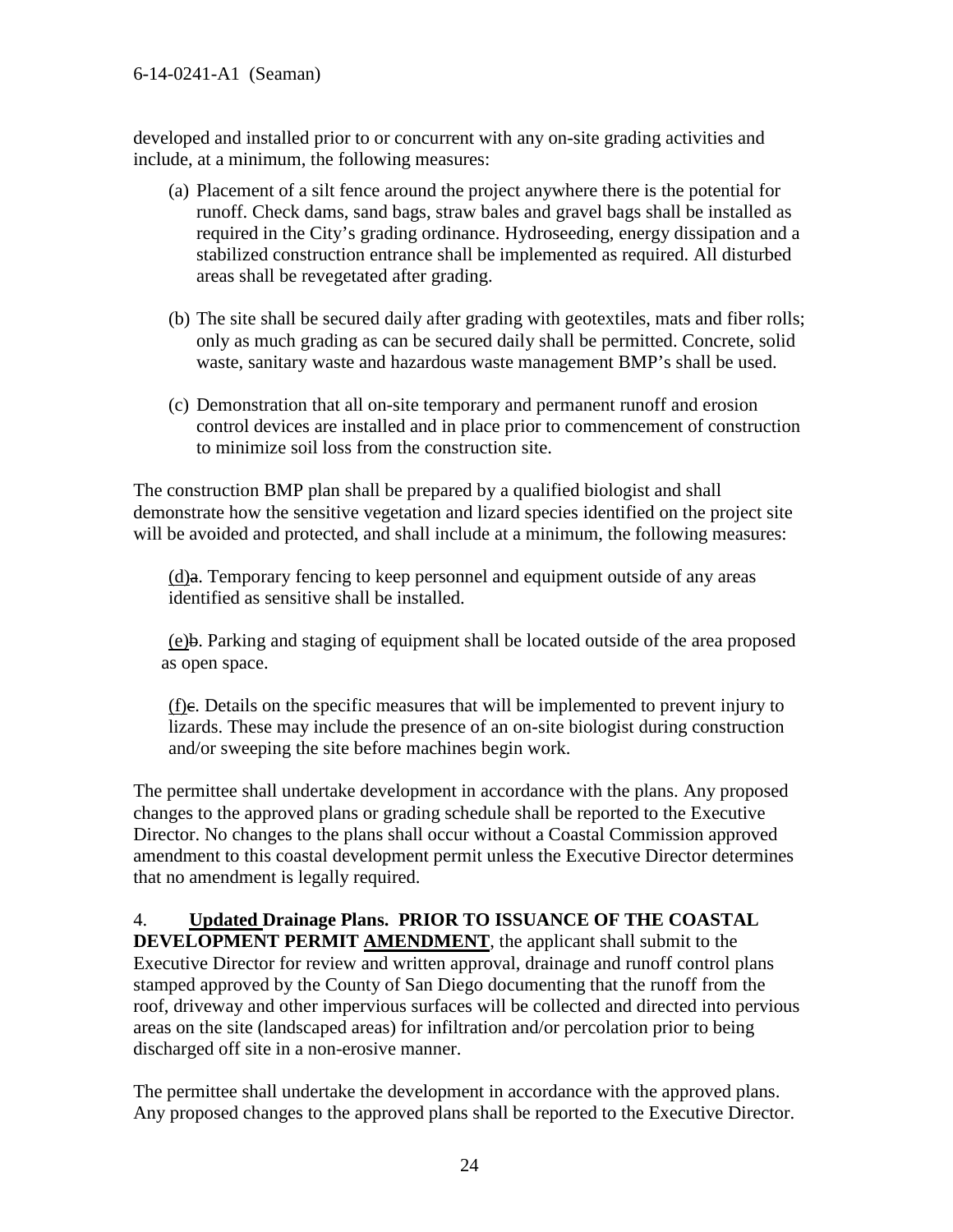No changes to the plans shall occur without a Coastal Commission approved amendment to this coastal development permit unless the Executive Director determines that no amendment is legally required.

5. [Special Condition No. 5 of CDP No. 6-14-0241 remains unchanged and in effect]

6. **Updated Deed Restriction. PRIOR TO ISSUANCE OF THE COASTAL DEVELOPMENT PERMIT AMENDMENT**, the applicant shall submit to the Executive Director for review and approval documentation demonstrating that the applicant has executed and recorded against the parcel(s) governed by this permit a deed restriction, in a form and content acceptable to the Executive Director: (1) indicating that, pursuant to this permit, the California Coastal Commission has authorized development on the subject property, subject to terms and conditions that restrict the use and enjoyment of that property; and (2) imposing the Special Conditions of this permit as covenants, conditions and restrictions on the use and enjoyment of the Property. The deed restriction shall include a legal description of the entire parcel or parcels governed by this permit. The deed restriction shall also indicate that, in the event of an extinguishment or termination of the deed restriction for any reason, the terms and conditions of this permit shall continue to restrict the use and enjoyment of the subject property so long as either this permit or the development it authorizes, or any part, modification, or amendment thereof, remains in existence on or with respect to the subject property.